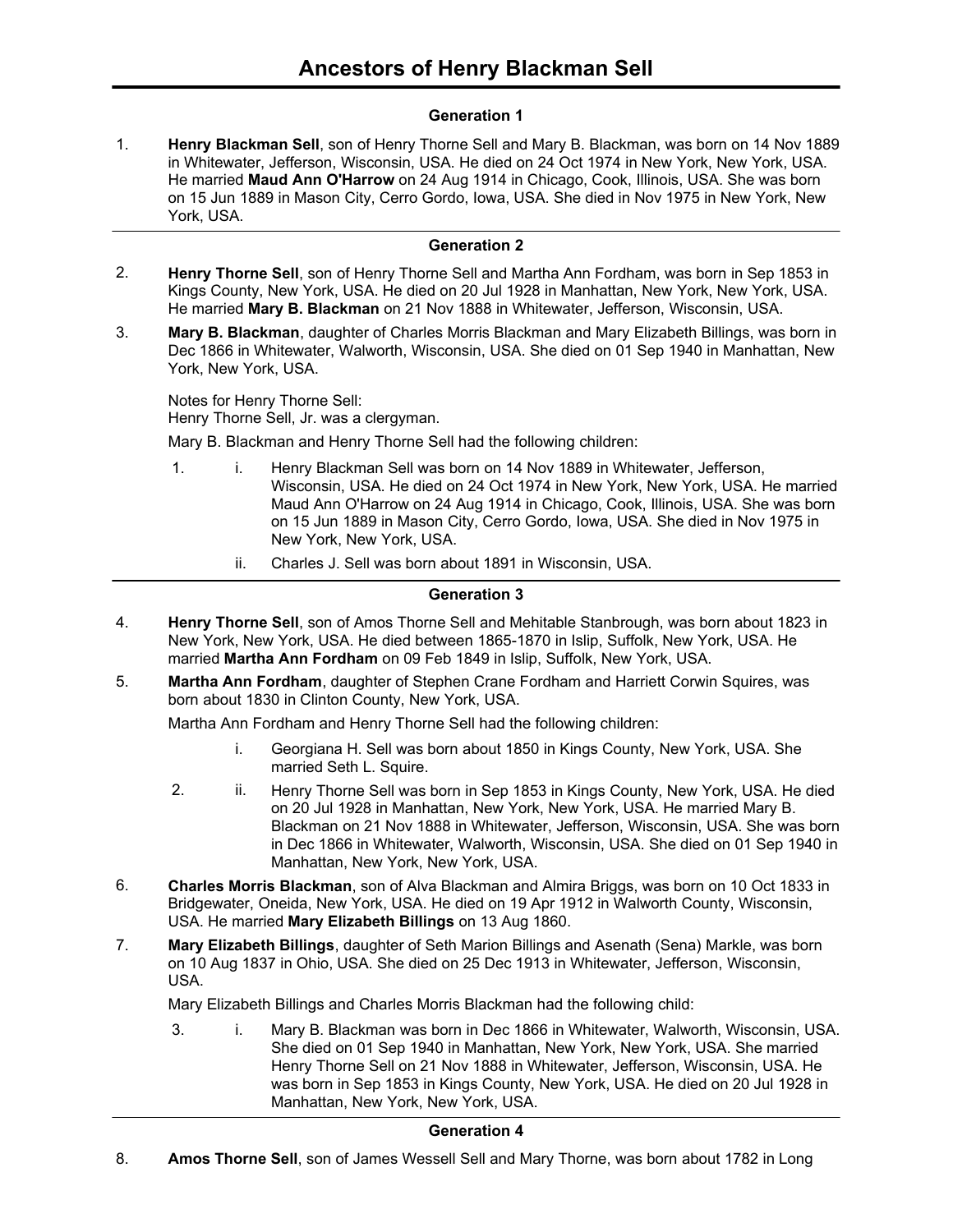**Amos Thorne Sell**, son of James Wessell Sell and Mary Thorne, was born about 1782 in Long Island, New York, USA. He died before 1840 in Brooklyn, Kings, New York, USA. He married **Mehitable Stanbrough**.

**Mehitable Stanbrough**, daughter of Thomas Stanbrough and Katharine Goldsmith, was born on 02 Mar 1796 in Brooklyn, Kings, New York, USA. She died on 09 Feb 1886 in Brooklyn, Kings, New York, USA. 9.

Mehitable Stanbrough and Amos Thorne Sell had the following children:

- i. William P. Sell was born in Sep 1817 in New York, New York, USA. He died on 14 Jul 1856 in Brooklyn, Kings, New York, USA.
- 4. ii. Henry Thorne Sell was born about 1823 in New York, New York, USA. He died between 1865-1870 in Islip, Suffolk, New York, USA. He married Martha Ann Fordham on 09 Feb 1849 in Islip, Suffolk, New York, USA. She was born about 1830 in Clinton County, New York, USA.
	- iii. Hiram Tuttle Sell was born about 1827 in Brooklyn, Kings, New York, USA. He died in Aug 1906. He married Phebe. She was born about 1836 in New York, USA. She died in Jun 1896.
	- iv. Catherine Jane Sell was born in 1828. She died on 29 Dec 1852 in Brooklyn, Kings, New York, USA. She married John Hooper Tasker.
	- v. Thomas Goldsmith Sell was born about 1830 in Brooklyn, Kings, New York, USA. He married Catherine.
	- vi. James Wessell Sell.

8.

- **Stephen Crane Fordham**, son of James Fordham and Parnel Squires, was born on 21 Aug 1801 in Plattsburgh, Clinton, New York, USA. He died on 12 Jun 1884 in Bay Shore, Suffolk, New York, USA. He married **Harriett Corwin Squires**. 10.
- **Harriett Corwin Squires**, daughter of Seth Squires and Martha Corwin, was born on 13 Jun 1801 in Good Ground, Suffolk, New York, USA. She died on 29 Aug 1886 in Bayshore, Suffolk, New York, USA. 11.

Harriett Corwin Squires and Stephen Crane Fordham had the following children:

- 5. i. Martha Ann Fordham was born about 1830 in Clinton County, New York, USA. She married Henry Thorne Sell on 09 Feb 1849 in Islip, Suffolk, New York, USA. He was born about 1823 in New York, New York, USA. He died between 1865-1870 in Islip, Suffolk, New York, USA.
	- ii. Charles William Fordham was born on 13 May 1834 in Plattsburgh, Clinton, New York, USA. He died on 10 Aug 1908 in Bayshore, Suffolk, New York, USA. He married Jennie Laura Blossom on 18 Nov 1868 in Cuyahoga County, Ohio, USA.
- **Alva Blackman**, son of Truman Blackman and Hannah Sherman, was born on 04 Oct 1794 in Connecticut, USA. He died on 19 Nov 1862 in Stoughton, Dane, Wisconsin, USA. He married **Almira Briggs**. 12.
- **Almira Briggs**, daughter of Spencer Briggs and Jerusha Marsh, was born about 1802 in Oneida County, New York, USA. She died after 1851. 13.

Almira Briggs and Alva Blackman had the following child:

- 6. i. Charles Morris Blackman was born on 10 Oct 1833 in Bridgewater, Oneida, New York, USA. He died on 19 Apr 1912 in Walworth County, Wisconsin, USA. He married Mary Elizabeth Billings on 13 Aug 1860. She was born on 10 Aug 1837 in Ohio, USA. She died on 25 Dec 1913 in Whitewater, Jefferson, Wisconsin, USA.
- **Seth Marion Billings**, son of Levi Billings and Ruth Sherwin, was born on 30 Jul 1814 in Hartland, Windsor, Vermont, USA. He died on 19 Jan 1880 in Whitewater, Jefferson, Wisconsin, USA. He married **Asenath (Sena) Markle** on 16 Feb 1836 in Twinsburg, Portage, Ohio, USA. 14.
- **Asenath (Sena) Markle**, daughter of Jacob Markel and Alice Cody, was born on 20 May 1817 in Brampton, Onterio, Canada. She died on 20 May 1897 in Whitewater, Walworth, Wisconsin, USA. 15. Asenath (Sena) Markle and Seth Marion Billings had the following child:
	- 7. i. Mary Elizabeth Billings was born on 10 Aug 1837 in Ohio, USA. She died on 25 Dec 1913 in Whitewater, Jefferson, Wisconsin, USA. She married Charles Morris Blackman on 13 Aug 1860. He was born on 10 Oct 1833 in Bridgewater, Oneida, New York, USA. He died on 19 Apr 1912 in Walworth County, Wisconsin, USA.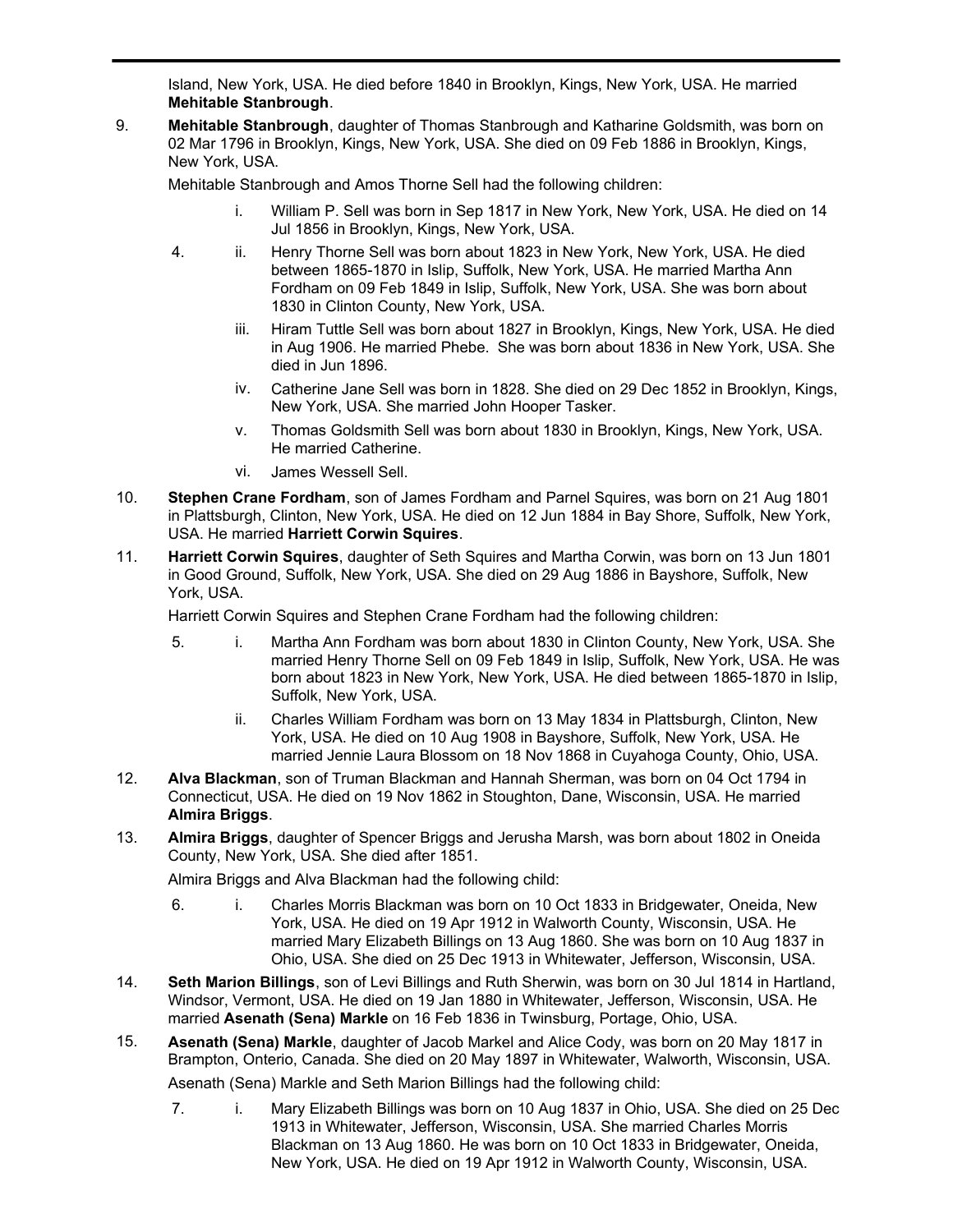# **Generation 5**

- **James Wessell Sell**, son of James Sell and Mary Slatterly, was born on 14 Feb 1742 in Wading River, Suffolk, New York, USA. He died on 26 Jun 1806 in Cow Neck, Queens, New York, USA. He married **Mary Thorne** on 03 Dec 1764 in New York, New York, USA. 16.
- **Mary Thorne**, daughter of Thomas Thorne and Mary Dodge, was born on 15 Nov 1743 in Flushing, Queens, New York, USA. She died on 06 Jan 1802 in Manhasset, Nassau, New York, USA. 17.

Notes for James Wessell Sell:

His date of birth is based on his gravestone: "died 26 Jun 1806, age 64 years, 4 months and 12 days"

Mary Thorne and James Wessell Sell had the following children:

- i. Stephen Sell was born about 1765.
- ii. Jane Sell was born on 03 Jun 1772 in Brookhaven, Suffolk, New York, USA. She died on 18 Dec 1803. She married James Smith in 1794 in Brookhaven, Suffolk, New York, USA.
- 8. iii. Amos Thorne Sell was born about 1782 in Long Island, New York, USA. He died before 1840 in Brooklyn, Kings, New York, USA. He married Mehitable Stanbrough. She was born on 02 Mar 1796 in Brooklyn, Kings, New York, USA. She died on 09 Feb 1886 in Brooklyn, Kings, New York, USA.
	- iv. Catherine Sell. She died on 03 Nov 1817 in Manhasset, Nassau, New York, USA. She married Andrew Bremner.
- **Thomas Stanbrough**, son of Eleazer Stanbrough and Mehitable, was born on 06 Dec 1749 in Moriches, Suffolk, New York, USA. He died on 12 Nov 1801 in Moriches, Suffolk, New York, USA. He married **Katharine Goldsmith**. 18.
- **Katharine Goldsmith** was born on 21 Mar 1755 in Suffolk County, New York, USA. She died on 24 Nov 1837 in Moriches, Suffolk, New York, USA. 19.

Katharine Goldsmith and Thomas Stanbrough had the following child:

- 9. i. Mehitable Stanbrough was born on 02 Mar 1796 in Brooklyn, Kings, New York, USA. She died on 09 Feb 1886 in Brooklyn, Kings, New York, USA. She married Amos Thorne Sell. He was born about 1782 in Long Island, New York, USA. He died before 1840 in Brooklyn, Kings, New York, USA.
- **James Fordham**, son of Ephraim Fordham and Hannah Howell, was born on 30 Mar 1765 in Sag Harbor, Suffolk, New York, USA. He died after 1850 in Plattsburgh, Clinton, New York, USA. He married **Parnel Squires**. 20.
- **Parnel Squires**, daughter of Ellis Squires and Phebe Russell, was born in 1775 in Southampton, Suffolk, New York, USA. 21.

Parnel Squires and James Fordham had the following child:

- 10. i. Stephen Crane Fordham was born on 21 Aug 1801 in Plattsburgh, Clinton, New York, USA. He died on 12 Jun 1884 in Bay Shore, Suffolk, New York, USA. He married Harriett Corwin Squires. She was born on 13 Jun 1801 in Good Ground, Suffolk, New York, USA. She died on 29 Aug 1886 in Bayshore, Suffolk, New York, USA.
- **Seth Squires**, son of Ellis Squires and Phebe Russell, was born in 1766 in East Hampton, Suffolk, New York, USA. He died on 16 Dec 1830 in Canoe Place, Southampton, Suffolk, New York, USA. He married **Martha Corwin**. 22.
- **Martha Corwin**, daughter of Henry Corwin and Bethia Reeve, was born in 1770 in Aquebogue, Suffolk, New York, USA. She died on 02 Jun 1849 in Suffolk County, New York, USA. 23.

Martha Corwin and Seth Squires had the following child:

11. i. Harriett Corwin Squires was born on 13 Jun 1801 in Good Ground, Suffolk, New York, USA. She died on 29 Aug 1886 in Bayshore, Suffolk, New York, USA. She married Stephen Crane Fordham. He was born on 21 Aug 1801 in Plattsburgh, Clinton, New York, USA. He died on 12 Jun 1884 in Bay Shore, Suffolk, New York, USA.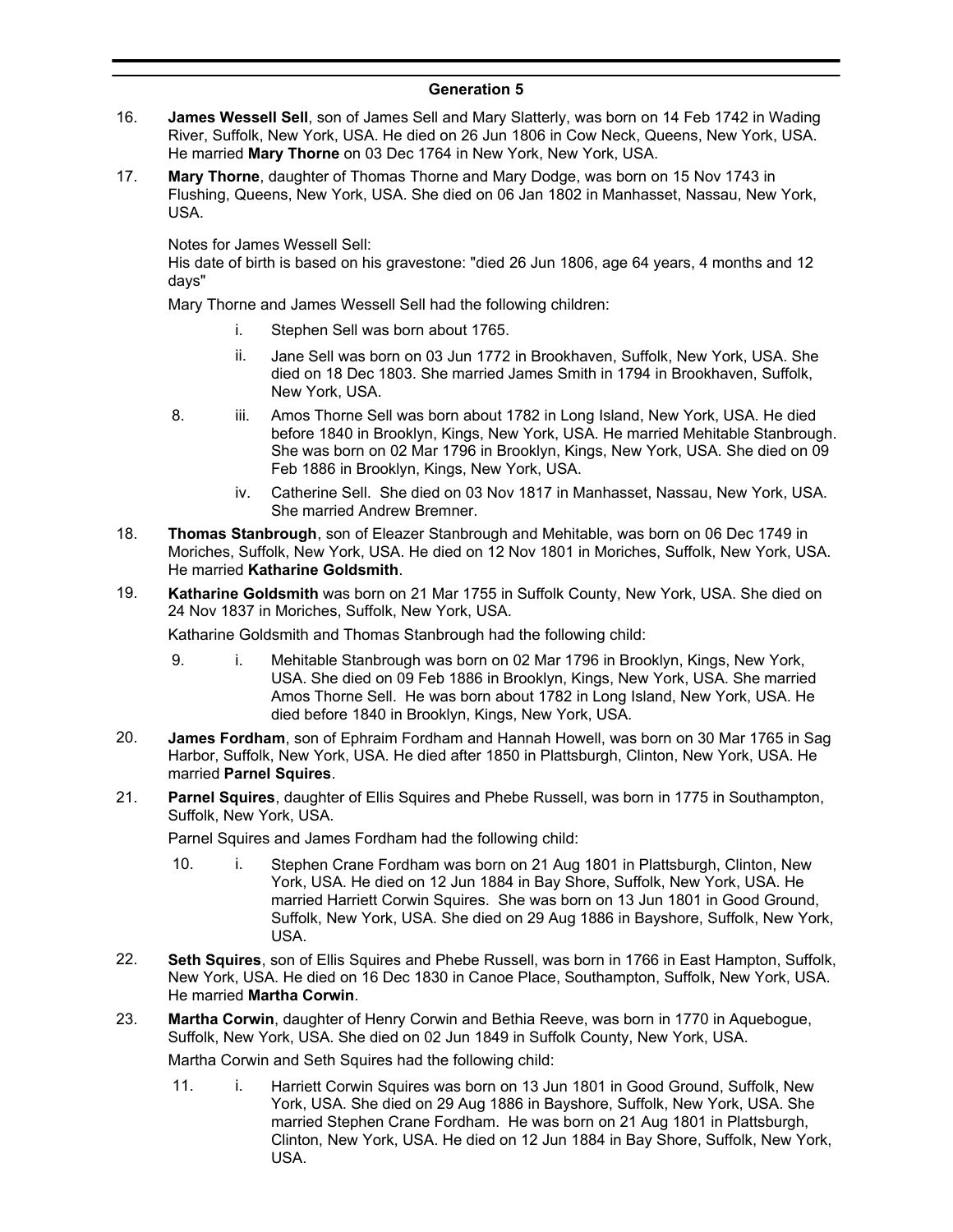- **Truman Blackman**, son of Peter Blackman and Mary McEwen, was born in 1763. He died in 1850 in Rock County, Wisconsin, USA. He married **Hannah Sherman**. 24.
- 25. **Hannah Sherman**.

Hannah Sherman and Truman Blackman had the following child:

- 12. i. Alva Blackman was born on 04 Oct 1794 in Connecticut, USA. He died on 19 Nov 1862 in Stoughton, Dane, Wisconsin, USA. He married Almira Briggs. She was born about 1802 in Oneida County, New York, USA. She died after 1851.
- **Spencer Briggs** was born on 07 Jan 1767 in East Greenwich, Kent, Rhode Island, USA. He died on 13 Sep 1845 in Sauquoit, Oneida, New York, USA. He married **Jerusha Marsh**. 26.
- **Jerusha Marsh** was born on 27 Dec 1772 in New Hartford, Litchfield, Connecticut, USA. She died on 27 Feb 1850 in Paris, Oneida, New York, USA. 27.

Jerusha Marsh and Spencer Briggs had the following child:

- 13. i. Almira Briggs was born about 1802 in Oneida County, New York, USA. She died after 1851. She married Alva Blackman. He was born on 04 Oct 1794 in Connecticut, USA. He died on 19 Nov 1862 in Stoughton, Dane, Wisconsin, USA.
- **Levi Billings**, son of Nathan Billings and Myra Willard, was born on 16 Apr 1785 in Hartland, Windsor, Vermont, USA. He died on 16 Sep 1849. He married **Ruth Sherwin** in 1805 in Windsor County, Vermont, USA. 28.
- **Ruth Sherwin** was born on 11 Oct 1785 in Worcester, Worcester, Massachusetts, USA. She died on 04 May 1830 in Cleveland, Cuyahoga, Ohio, USA. 29.

Ruth Sherwin and Levi Billings had the following child:

- 14. i. Seth Marion Billings was born on 30 Jul 1814 in Hartland, Windsor, Vermont, USA. He died on 19 Jan 1880 in Whitewater, Jefferson, Wisconsin, USA. He married Asenath (Sena) Markle on 16 Feb 1836 in Twinsburg, Portage, Ohio, USA. She was born on 20 May 1817 in Brampton, Onterio, Canada. She died on 20 May 1897 in Whitewater, Walworth, Wisconsin, USA.
- **Jacob Markel** was born on 09 Jan 1789 in Pennsylvania, Somerset, Pennsylvania, USA. He died on 07 Oct 1841 in Cleveland, Cuyahoga, Ohio, USA. He married **Alice Cody** on 04 Feb 1816 in Toronto, Peel, Ontario, Canada. 30.
- **Alice Cody**, daughter of Philip J. Cody and Lydia Martin, was born on 20 Jun 1800 in Aurora, York, Ontario, Canada. She died on 02 Feb 1885 in Oakfield, Fond du Lac, Wisconsin, USA. 31.

Alice Cody and Jacob Markel had the following child:

15. i. Asenath (Sena) Markle was born on 20 May 1817 in Brampton, Onterio, Canada. She died on 20 May 1897 in Whitewater, Walworth, Wisconsin, USA. She married Seth Marion Billings on 16 Feb 1836 in Twinsburg, Portage, Ohio, USA. He was born on 30 Jul 1814 in Hartland, Windsor, Vermont, USA. He died on 19 Jan 1880 in Whitewater, Jefferson, Wisconsin, USA.

### **Generation 6**

- **James Sell**, son of William Sell and Jannetje (Jane) Wessells, was born about 1704 in New York, USA. He died about 1757 in Wading River, Suffolk, New York, USA. He married **Mary Slatterly**. 32.
- **Mary Slatterly**, daughter of William II Satterly and Elizabeth Mary Moger, was born about 1710 in Setauket, Brookhaven, Suffolk, New York, USA. She died in Brookhaven, Suffolk, New York, USA. 33.

Mary Slatterly and James Sell had the following children:

- i. William Sell was born about 1727.
- ii. Wessell Sell was born before 1737 in Brookhaven, Suffolk, New York, USA. He died in Brookhaven, Suffolk, New York, USA.
- 16. iii. James Wessell Sell was born on 14 Feb 1742 in Wading River, Suffolk, New York, USA. He died on 26 Jun 1806 in Cow Neck, Queens, New York, USA. He married Mary Thorne on 03 Dec 1764 in New York, New York, USA. She was born on 15 Nov 1743 in Flushing, Queens, New York, USA. She died on 06 Jan 1802 in Manhasset, Nassau, New York, USA.
	- iv. Phineas Sell.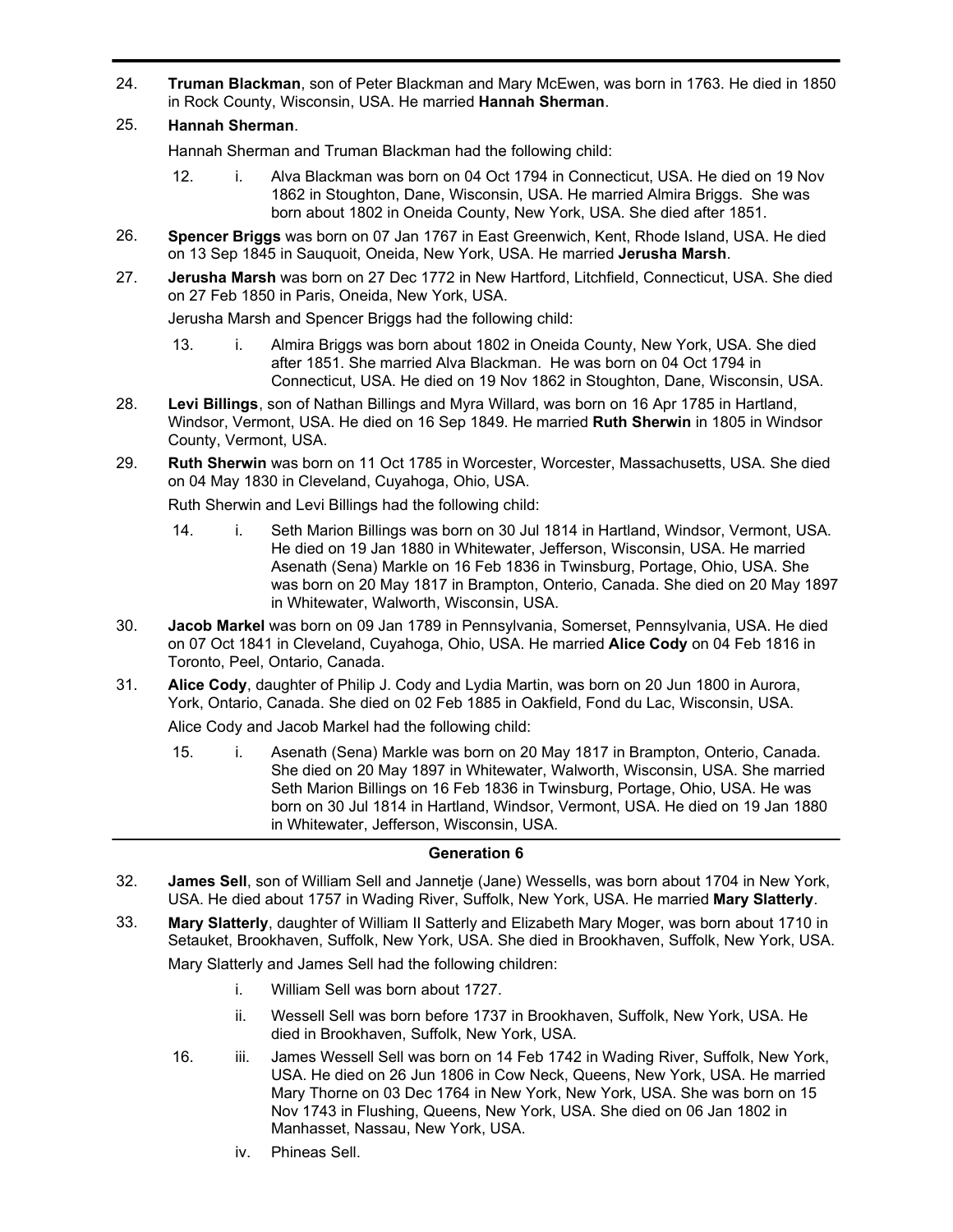- v. John Sell.
- vi. Mary Sell.
- **Thomas Thorne**, son of Thomas Thorne and Catherine Smith, was born on 14 Apr 1718 in Flushing, Queens, New York, USA. He died on 05 Sep 1778 in Cow Neck, Hempstead, Nassau, New York, USA. He married **Mary Dodge** on 12 Dec 1738 in Hempstead, Nassau, New York, USA. 34.
- **Mary Dodge**, daughter of Thomas Dodge and Susannah Hutchings, was born on 08 Mar 1716 in Cows Neck, Hampstead, Nassau, New York, USA. She died in 1778 in Cows Neck, Hampstead, Nassau, New York, USA. 35.

Mary Dodge and Thomas Thorne had the following child:

- 17. i. Mary Thorne was born on 15 Nov 1743 in Flushing, Queens, New York, USA. She died on 06 Jan 1802 in Manhasset, Nassau, New York, USA. She married James Wessell Sell on 03 Dec 1764 in New York, New York, USA. He was born on 14 Feb 1742 in Wading River, Suffolk, New York, USA. He died on 26 Jun 1806 in Cow Neck, Queens, New York, USA.
- **Eleazer Stanbrough**, son of John Stanbrough and Martha, was born in 1709 in New York, USA. He died on 18 Sep 1785. He married **Mehitable**. 36.

# 37. **Mehitable**.

Mehitable and Eleazer Stanbrough had the following child:

- 18. i. Thomas Stanbrough was born on 06 Dec 1749 in Moriches, Suffolk, New York, USA. He died on 12 Nov 1801 in Moriches, Suffolk, New York, USA. He married Katharine Goldsmith. She was born on 21 Mar 1755 in Suffolk County, New York, USA. She died on 24 Nov 1837 in Moriches, Suffolk, New York, USA.
- **Ephraim Fordham**, son of Nathaniel Fordham and Abigail Bowditch, was born on 12 Mar 1737 in Sag Harbor, Suffolk, New York, USA. He died on 01 May 1832 in Middletown, Middlesex, Connecticut, USA. He married **Hannah Howell**. 40.
- **Hannah Howell** was born on 27 Aug 1739 in Long Island, New York, USA. She died on 27 Jul 1820 in Connecticut, USA. 41.

Hannah Howell and Ephraim Fordham had the following child:

- 20. i. James Fordham was born on 30 Mar 1765 in Sag Harbor, Suffolk, New York, USA. He died after 1850 in Plattsburgh, Clinton, New York, USA. He married Parnel Squires. She was born in 1775 in Southampton, Suffolk, New York, USA.
- **Ellis Squires**, son of John Squires and Rebecca Ellis, was born about 1738 in East Hampton, Suffolk, New York, USA. He died on 18 Oct 1822 in Squiretown Hampton Bays, Suffolk, New York, USA. He married **Phebe Russell** on 07 Jul 1761 in Nantucket, Nantucket, Massachusetts, USA. 42.
- **Phebe Russell**, daughter of Daniel Russell and Content Norton, was born on 03 Oct 1739 in Nantucket, Nantucket, Massachusetts, USA. She died on 20 Apr 1827 in Southampton, Suffolk, New York, USA. 43.

Phebe Russell and Ellis Squires had the following children:

- 22. i. Seth Squires was born in 1766 in East Hampton, Suffolk, New York, USA. He died on 16 Dec 1830 in Canoe Place, Southampton, Suffolk, New York, USA. He married Martha Corwin. She was born in 1770 in Aquebogue, Suffolk, New York, USA. She died on 02 Jun 1849 in Suffolk County, New York, USA.
- 21. ii. Parnel Squires was born in 1775 in Southampton, Suffolk, New York, USA. She married James Fordham. He was born on 30 Mar 1765 in Sag Harbor, Suffolk, New York, USA. He died after 1850 in Plattsburgh, Clinton, New York, USA.
- **Henry Corwin**, son of Daniel Corwin and Temperance Bayley, was born on 10 Jun 1752 in Southold, Suffolk, New York, USA. He died on 25 Jan 1833 in Aquebogue, Suffolk, New York, USA. He married **Bethia Reeve** on 11 Nov 1773 in Aquebogue, Suffolk, New York, USA. 46.
- **Bethia Reeve** was born on 10 Sep 1744 in Southold, Suffolk, New York, USA. She died on 03 Sep 1826 in Aquebogue, Suffolk, New York, USA. 47.

Bethia Reeve and Henry Corwin had the following child:

23. i. Martha Corwin was born in 1770 in Aquebogue, Suffolk, New York, USA. She died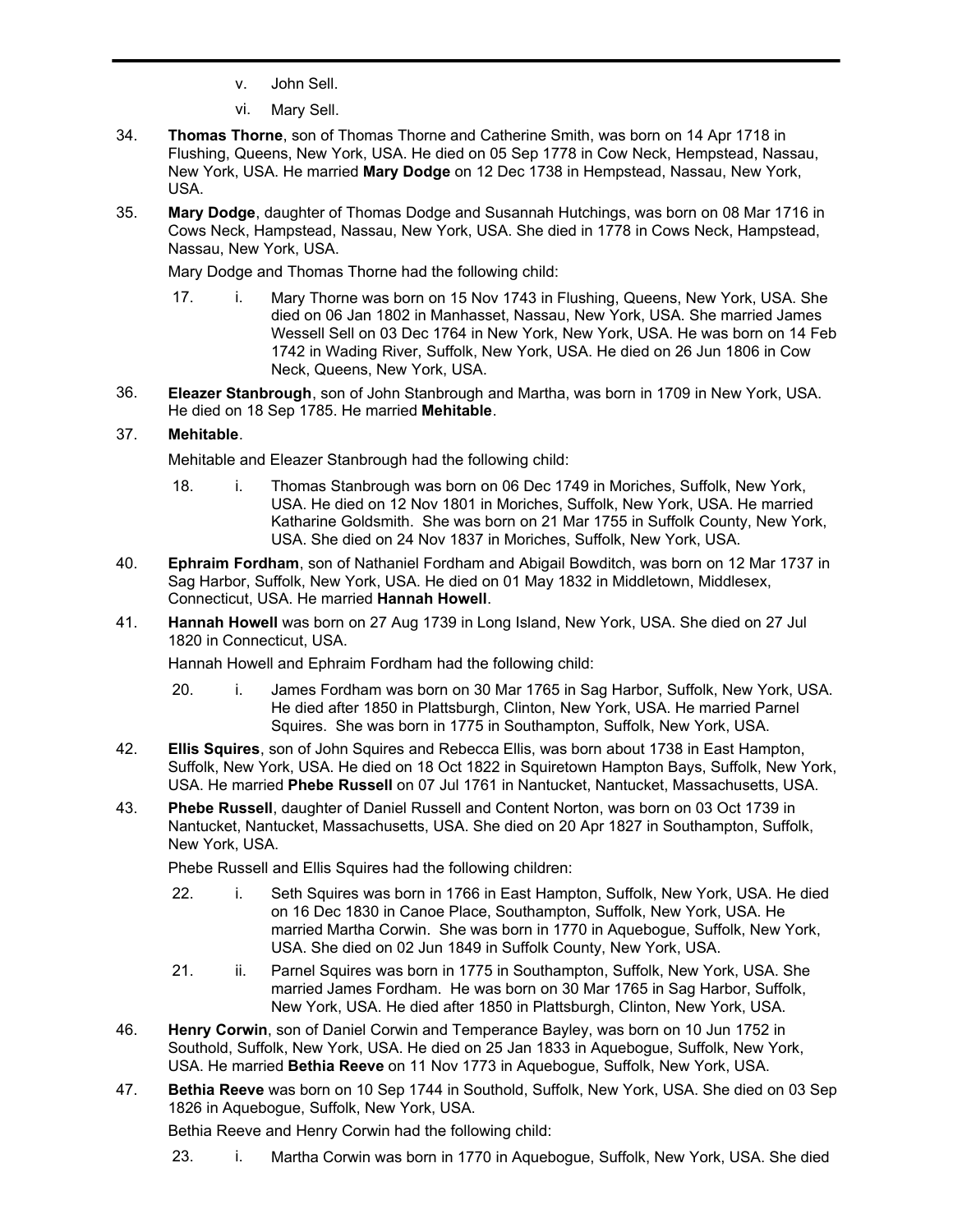23. i. Martha Corwin was born in 1770 in Aquebogue, Suffolk, New York, USA. She died on 02 Jun 1849 in Suffolk County, New York, USA. She married Seth Squires. He was born in 1766 in East Hampton, Suffolk, New York, USA. He died on 16 Dec 1830 in Canoe Place, Southampton, Suffolk, New York, USA.

**Peter Blackman**, son of Ebenezer Blackman and Mehitabel Adams, was born on 23 Jun 1735 in Stratford, Fairfield, Connecticut, USA. He died in 1793 in Bridgewater, Oneida, New York, USA. He married **Mary McEwen** on 17 Apr 1760 in Winchester, Litchfield, Connecticut, USA. 48.

# 49. **Mary McEwen**.

Mary McEwen and Peter Blackman had the following child:

- 24. i. Truman Blackman was born in 1763. He died in 1850 in Rock County, Wisconsin, USA. He married Hannah Sherman.
- **Nathan Billings**, son of Christopher Billings and Anna Fanning, was born on 11 May 1750 in Stonington, New London, Connecticut, USA. He died on 27 Aug 1818 in Hartland, Windsor, Vermont, USA. He married **Myra Willard** in 1780 in Windsor, Windsor, Vermont, USA. 56.
- **Myra Willard** was born on 25 Sep 1765 in Hartland, Windsor, Vermont, USA. She died on 18 Jan 1827 in Hartland, Windsor, Vermont, USA. 57.

Myra Willard and Nathan Billings had the following child:

- 28. i. Levi Billings was born on 16 Apr 1785 in Hartland, Windsor, Vermont, USA. He died on 16 Sep 1849. He married Ruth Sherwin in 1805 in Windsor County, Vermont, USA. She was born on 11 Oct 1785 in Worcester, Worcester, Massachusetts, USA. She died on 04 May 1830 in Cleveland, Cuyahoga, Ohio, USA.
- **Philip J. Cody**, son of Philip Cody and Abigail Emerson, was born on 01 Jan 1770 in Oxford, Worcester, Massachusetts, USA. He died on 02 Jan 1850 in Cleveland, Cuyahoga, Ohio, USA. He married **Lydia Martin** in 1796. 62.
- **Lydia Martin** was born in 1774 in Oregon County, Missouri, USA. She died in 1859 in Cleveland, Cuyahoga, Ohio, USA. 63.

Lydia Martin and Philip J. Cody had the following children:

- 31. i. Alice Cody was born on 20 Jun 1800 in Aurora, York, Ontario, Canada. She died on 02 Feb 1885 in Oakfield, Fond du Lac, Wisconsin, USA. She married Jacob Markel on 04 Feb 1816 in Toronto, Peel, Ontario, Canada. He was born on 09 Jan 1789 in Pennsylvania, Somerset, Pennsylvania, USA. He died on 07 Oct 1841 in Cleveland, Cuyahoga, Ohio, USA.
	- ii. Isaac Cody was born on 15 Sep 1811 in Toronto, Ontario, Canada. He died on 10 Mar 1857 in Leavenworth, Leavenworth, Kansas, USA. He married Mary Ann Bosnell Laycock in Mar 1840 in Cincinnati, Hamilton, Ohio, USA. She was born in 1827 in New Jersey, USA. She died on 22 Nov 1863 in Leavenworth, Leavenworth, Kansas, USA.

## **Generation 7**

- **William Sell**, son of William Sell and Winefride Jefferson, was born on 17 Feb 1667 in Bassingbourn, Cambridgeshire, England. He died about 1721 in Wading River, Suffolk, New York, USA. He married **Jannetje (Jane) Wessells** about 1702. 64.
- **Jannetje (Jane) Wessells**, daughter of Warnaer Wessels and Lysbeth Cornelis van Egmont, was born on 27 Apr 1682 in New York, New York, USA. She died about 1721 in New York, New York, USA. 65.

Notes for William Sell:

New York Sills/Sell Family, by Carolee Diamond May 12, 2001:

WILLIAM SELLS b Abt 1670 married JANNETJE "Jane" WESSELS. In the early 1700's he moved his family from NYC to Setauket and then to Wading River, Suffolk County, LI, NY.

Jannetie (Jane) Wessells and William Sell had the following children:

- i. Jane Sell was born about 1703. She married William Smith in 1736.
- 32. ii. James Sell was born about 1704 in New York, USA. He died about 1757 in Wading River, Suffolk, New York, USA. He married Mary Slatterly. She was born about 1710 in Setauket, Brookhaven, Suffolk, New York, USA. She died in Brookhaven, Suffolk, New York, USA.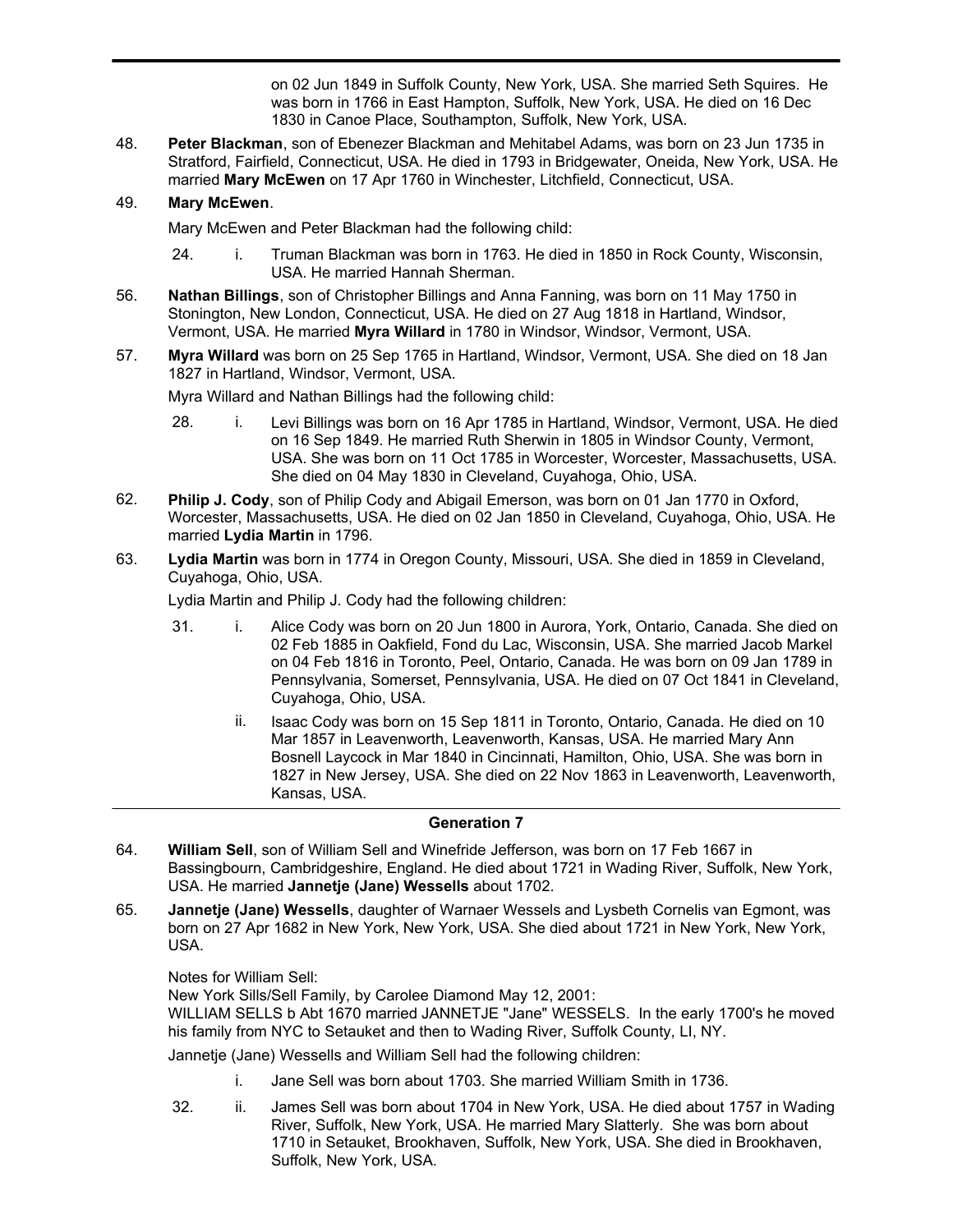- iii. Frances Sell was born about 1710.
- iv. Mary Sell was born about 1711.
- v. Ann Sell was born on 02 Apr 1718. She died on 16 Mar 1806. She married Daniel Brewster in 1740 in Middle Island, Suffolk, New York, USA. He was born on 24 Aug 1721 in Brookhaven, Suffolk, New York, USA. He died on 18 Dec 1812.
- **William II Satterly**, son of William The Immigrant Satterly and Mary Jenner, was born on 22 Dec 1660 in Brookhaven, Suffolk, New York, USA. He died on 22 Apr 1722 in Setauket, Suffolk, New York, USA. He married **Elizabeth Mary Moger**. 66.
- **Elizabeth Mary Moger** was born on 08 Jun 1658 in Wincanton, Somerset, England. She died about 1720 in Setauket, Brookhaven, Suffolk, New York, USA. 67.

Elizabeth Mary Moger and William II Satterly had the following child:

- 33. i. Mary Slatterly was born about 1710 in Setauket, Brookhaven, Suffolk, New York, USA. She died in Brookhaven, Suffolk, New York, USA. She married James Sell. He was born about 1704 in New York, USA. He died about 1757 in Wading River, Suffolk, New York, USA.
- **Thomas Thorne**, son of Joseph Thorne and Mary Johanna Bowne, was born on 22 Jul 1682 in Flushing, Queens, New York, USA. He died on 05 Sep 1772 in Long Island, New York, USA. He married **Catherine Smith** on 02 Jul 1709 in Flushing, Queens, New York, USA. 68.
- **Catherine Smith**, daughter of John Rock Smith Jr. and Grace Mott, was born about 1684 in Hempstead, Nassau, New York, USA. She died about 1778 in Hempstead, Nassau, New York, USA. 69.

Catherine Smith and Thomas Thorne had the following child:

- 34. i. Thomas Thorne was born on 14 Apr 1718 in Flushing, Queens, New York, USA. He died on 05 Sep 1778 in Cow Neck, Hempstead, Nassau, New York, USA. He married Mary Dodge on 12 Dec 1738 in Hempstead, Nassau, New York, USA. She was born on 08 Mar 1716 in Cows Neck, Hampstead, Nassau, New York, USA. She died in 1778 in Cows Neck, Hampstead, Nassau, New York, USA.
- **Thomas Dodge**, son of Tristram Dodge and Dorcas Dickens, was born on 23 Jan 1684 in New Shoreham (Block Island), Newport, Rhode Island, USA. He died on 14 Jul 1775 in Hempstead, Nassau, New York, USA. He married **Susannah Hutchings** about 1712 in Flushing, Queens, New York, USA. 70.
- **Susannah Hutchings**, daughter of Thomas Hutchings and Susannah Pellan, was born on 28 Dec 1690 in Great Neck, Nassau, New York, USA. She died on 11 Apr 1778 in Bowery Bay, Queens, New York, USA. 71.

Susannah Hutchings and Thomas Dodge had the following child:

- 35. i. Mary Dodge was born on 08 Mar 1716 in Cows Neck, Hampstead, Nassau, New York, USA. She died in 1778 in Cows Neck, Hampstead, Nassau, New York, USA. She married Thomas Thorne on 12 Dec 1738 in Hempstead, Nassau, New York, USA. He was born on 14 Apr 1718 in Flushing, Queens, New York, USA. He died on 05 Sep 1778 in Cow Neck, Hempstead, Nassau, New York, USA.
- **John Stanbrough**, son of Peregrine Stanborough and Sarah James, was born on 11 Dec 1665 in Southampton, Suffolk, New York, USA. He died in 1726. He married **Martha**. 72.
- 73. **Martha**.

Martha and John Stanbrough had the following child:

- 36. i. Eleazer Stanbrough was born in 1709 in New York, USA. He died on 18 Sep 1785. He married Mehitable.
- **Nathaniel Fordham**, son of Nathaniel Fordham and Charity Haynes, was born in 1691 in Southampton, Suffolk, New York, USA. He died in Jan 1772. He married **Abigail Bowditch** about 1736 in Shelter Island, Suffolk, New York, USA. 80.
- 81. **Abigail Bowditch** was born about 1715 in Shelter Island, Suffolk, New York, USA.

Abigail Bowditch and Nathaniel Fordham had the following child:

40. i. Ephraim Fordham was born on 12 Mar 1737 in Sag Harbor, Suffolk, New York, USA. He died on 01 May 1832 in Middletown, Middlesex, Connecticut, USA. He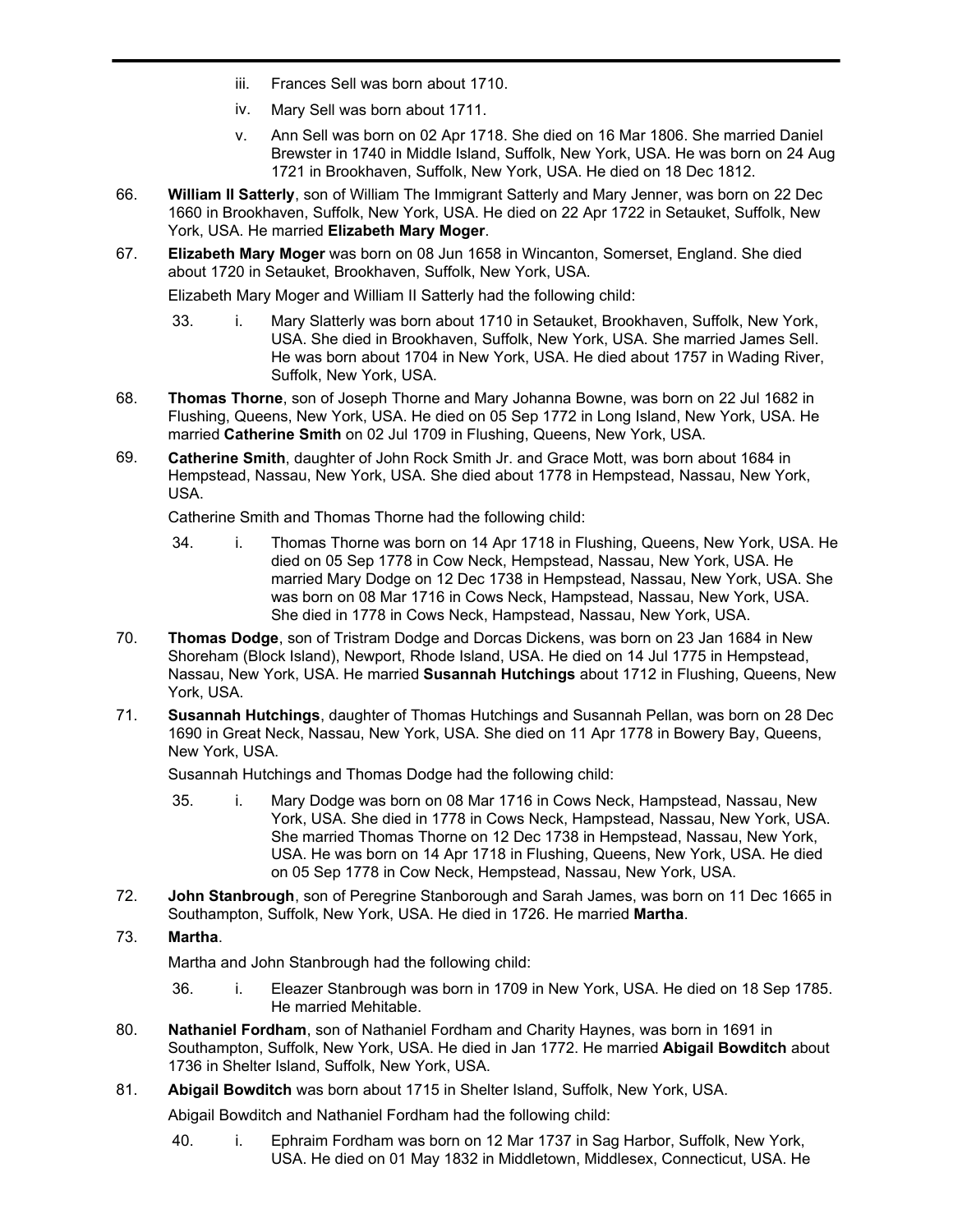USA. He died on 01 May 1832 in Middletown, Middlesex, Connecticut, USA. He married Hannah Howell. She was born on 27 Aug 1739 in Long Island, New York, USA. She died on 27 Jul 1820 in Connecticut, USA.

- **John Squires**, son of John Squire and Ann Edwards, was born about 1694 in East Hampton, Suffolk, New York, USA. He died on 25 Aug 1740 in Squiretown Hampton Bays, Suffolk, New York, USA. He married **Rebecca Ellis** about 1738 in East Hampton, Suffolk, New York, USA. 84.
- 85. **Rebecca Ellis** was born about 1720 in East Hampton, Suffolk, New York, USA.

Rebecca Ellis and John Squires had the following child:

- 42. i. Ellis Squires was born about 1738 in East Hampton, Suffolk, New York, USA. He died on 18 Oct 1822 in Squiretown Hampton Bays, Suffolk, New York, USA. He married Phebe Russell on 07 Jul 1761 in Nantucket, Nantucket, Massachusetts, USA. She was born on 03 Oct 1739 in Nantucket, Nantucket, Massachusetts, USA. She died on 20 Apr 1827 in Southampton, Suffolk, New York, USA.
- **Daniel Russell** was born in 1709 in Nantucket, Nantucket, Massachusetts, USA. He died on 13 Jun 1776 in Nantucket, Nantucket, Massachusetts, USA. He married **Content Norton**. 86.
- **Content Norton** was born in 1715 in Dukes County (Martha's Vinyard), Massachusetts, USA. She died on 07 Sep 1768 in Nantucket, Nantucket, Massachusetts, USA. 87.

Content Norton and Daniel Russell had the following child:

- 43. i. Phebe Russell was born on 03 Oct 1739 in Nantucket, Nantucket, Massachusetts, USA. She died on 20 Apr 1827 in Southampton, Suffolk, New York, USA. She married Ellis Squires on 07 Jul 1761 in Nantucket, Nantucket, Massachusetts, USA. He was born about 1738 in East Hampton, Suffolk, New York, USA. He died on 18 Oct 1822 in Squiretown Hampton Bays, Suffolk, New York, USA.
- **Daniel Corwin**, son of Daniel Corwin, was born in 1726 in Southold, Suffolk, New York, USA. He died in 1800 in Southold, Suffolk, New York, USA. He married **Temperance Bayley**. 92.

### 93. **Temperance Bayley**.

Temperance Bayley and Daniel Corwin had the following child:

- 46. i. Henry Corwin was born on 10 Jun 1752 in Southold, Suffolk, New York, USA. He died on 25 Jan 1833 in Aquebogue, Suffolk, New York, USA. He married Bethia Reeve on 11 Nov 1773 in Aquebogue, Suffolk, New York, USA. She was born on 10 Sep 1744 in Southold, Suffolk, New York, USA. She died on 03 Sep 1826 in Aquebogue, Suffolk, New York, USA.
- **Ebenezer Blackman**, son of Ebenezer Blackman and Abigail Curtiss, was born on 09 Aug 1693 in Stratford, Fairfield, Connecticut, USA. He died in 1753 in Stratford, Fairfield, Connecticut, USA. He married **Mehitabel Adams** about 1724. 96.
- **Mehitabel Adams**, daughter of William Adams, was born on 18 Feb 1699/00 in Milford, New Haven, Connecticut, USA. She died after 10 Apr 1756. 97.

Mehitabel Adams and Ebenezer Blackman had the following child:

- 48. i. Peter Blackman was born on 23 Jun 1735 in Stratford, Fairfield, Connecticut, USA. He died in 1793 in Bridgewater, Oneida, New York, USA. He married Mary McEwen on 17 Apr 1760 in Winchester, Litchfield, Connecticut, USA.
- **Christopher Billings**, son of Lt. Ebenezer Billings Jr and Phebe Denison, was born on 10 Feb 1723 in Stonington, New London, Connecticut, USA. He died in 1820. He married **Anna Fanning** on 14 Nov 1742 in Westerly, Washington, Rhode Island, USA. 112.
- **Anna Fanning** was born in 1723 in Westerly, Washington, Rhode Island, USA. She died on 16 Nov 1758 in Stonington, New London, Connecticut, USA. 113.

Anna Fanning and Christopher Billings had the following child:

- 56. i. Nathan Billings was born on 11 May 1750 in Stonington, New London, Connecticut, USA. He died on 27 Aug 1818 in Hartland, Windsor, Vermont, USA. He married Myra Willard in 1780 in Windsor, Windsor, Vermont, USA. She was born on 25 Sep 1765 in Hartland, Windsor, Vermont, USA. She died on 18 Jan 1827 in Hartland, Windsor, Vermont, USA.
- **Philip Cody**, son of Joseph Cody and Mary Martin, was born on 20 Apr 1729 in Ipswich, Essex, Massachusetts, USA. He died in 1808 in Peru, Berkshire, Massachusetts, USA. He married 124.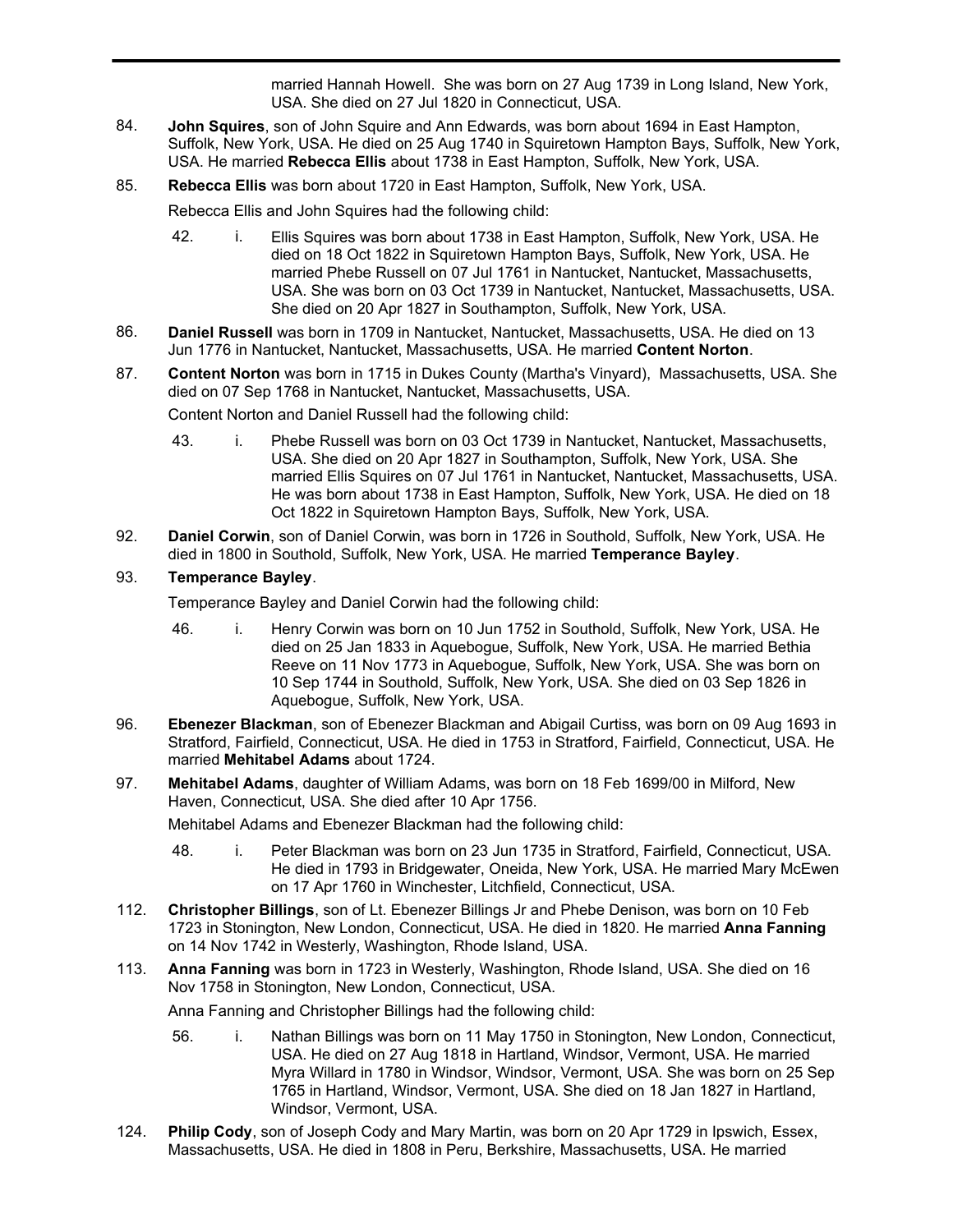Massachusetts, USA. He died in 1808 in Peru, Berkshire, Massachusetts, USA. He married **Abigail Emerson** on 12 Nov 1754 in Uxbridge, Worchester, Massachusetts, USA.

**Abigail Emerson** was born on 17 Sep 1732 in Uxbridge, Worcester, Massachusetts, USA. She died in Sep 1802 in Worcester, Worcester, Massachusetts, USA. 125.

Abigail Emerson and Philip Cody had the following child:

62. i. Philip J. Cody was born on 01 Jan 1770 in Oxford, Worcester, Massachusetts, USA. He died on 02 Jan 1850 in Cleveland, Cuyahoga, Ohio, USA. He married Lydia Martin in 1796. She was born in 1774 in Oregon County, Missouri, USA. She died in 1859 in Cleveland, Cuyahoga, Ohio, USA.

## **Generation 8**

- **William Sell**, son of William Sell and Ann Lee, was born in 1624 in Cambridge, Cambridgeshire, England. He died on 19 Sep 1669 in Bassingbourn, Cambridgeshire, England. He married **Winefride Jefferson** on 11 Apr 1644 in Hatley Saint George, Cambridge, England. 128.
- **Winefride Jefferson**, daughter of Robert Jefferson and Marie Chester, was born on 23 Feb 1622 in Tadlow, Cambridgeshire, England. She died on 31 Aug 1682 in Cambridge, Cambridgeshire, England. 129.

Winefride Jefferson and William Sell had the following child:

- 64. i. William Sell was born on 17 Feb 1667 in Bassingbourn, Cambridgeshire, England. He died about 1721 in Wading River, Suffolk, New York, USA. He married Jannetje (Jane) Wessells about 1702. She was born on 27 Apr 1682 in New York, New York, USA. She died about 1721 in New York, New York, USA.
- **Warnaer Wessels** was born about 1655 in Arnhem, Gelderland, Netherlands. He died on 19 Nov 1702 in New York, New York, USA. He married **Lysbeth Cornelis van Egmont**. 130.
- **Lysbeth Cornelis van Egmont**, daughter of Cornelis Segerse Van Egmont and Catalyntze Fransee Van Hoesen, was born about 1657 in Rensselaerwyck, Albany, New York, USA. She died about 1706. 131.

Lysbeth Cornelis van Egmont and Warnaer Wessels had the following child:

- 65. i. Jannetje (Jane) Wessells was born on 27 Apr 1682 in New York, New York, USA. She died about 1721 in New York, New York, USA. She married William Sell about 1702. He was born on 17 Feb 1667 in Bassingbourn, Cambridgeshire, England. He died about 1721 in Wading River, Suffolk, New York, USA.
- **William The Immigrant Satterly** was born about 1632 in Silferton, Devonshire, England. He died in 1677 in Long Island Sound, near Setauket, Brookhaven, New York, USA. He married **Mary Jenner**. 132.
- **Mary Jenner**, daughter of John Jenner and Alice Pigge, was born on 04 Oct 1643 in Stratford, Fairfield, Connecticut, USA. She died about 1680 in Brookhaven, Suffolk, New York, USA. 133.

Mary Jenner and William The Immigrant Satterly had the following child:

- 66. i. William II Satterly was born on 22 Dec 1660 in Brookhaven, Suffolk, New York, USA. He died on 22 Apr 1722 in Setauket, Suffolk, New York, USA. He married Elizabeth Mary Moger. She was born on 08 Jun 1658 in Wincanton, Somerset, England. She died about 1720 in Setauket, Brookhaven, Suffolk, New York, USA.
- **Joseph Thorne**, son of William Thorne Sr and Susannah Sarah Booth, was born about 1660 in New York, New York, USA. He died on 03 May 1727 in Woodbridge, Middlesex, New Jersey, USA. He married **Mary Johanna Bowne** in 1680 in Flushing, Queens, New York, USA. 136.
- **Mary Johanna Bowne**, daughter of Joseph Bowne and Hannah Feake, was born on 06 Nov 1660 in Vlissingen (Flushing, Queens), New Netherland (New York), USA. She died in 1728 in Woodbridge, Middlesex, New Jersey, USA. 137.

Mary Johanna Bowne and Joseph Thorne had the following child:

- 68. i. Thomas Thorne was born on 22 Jul 1682 in Flushing, Queens, New York, USA. He died on 05 Sep 1772 in Long Island, New York, USA. He married Catherine Smith on 02 Jul 1709 in Flushing, Queens, New York, USA. She was born about 1684 in Hempstead, Nassau, New York, USA. She died about 1778 in Hempstead, Nassau, New York, USA.
- 138. **John Rock Smith Jr.**, son of John Rock Smith and Elizabeth Wood, was born on 03 Jan 1652 in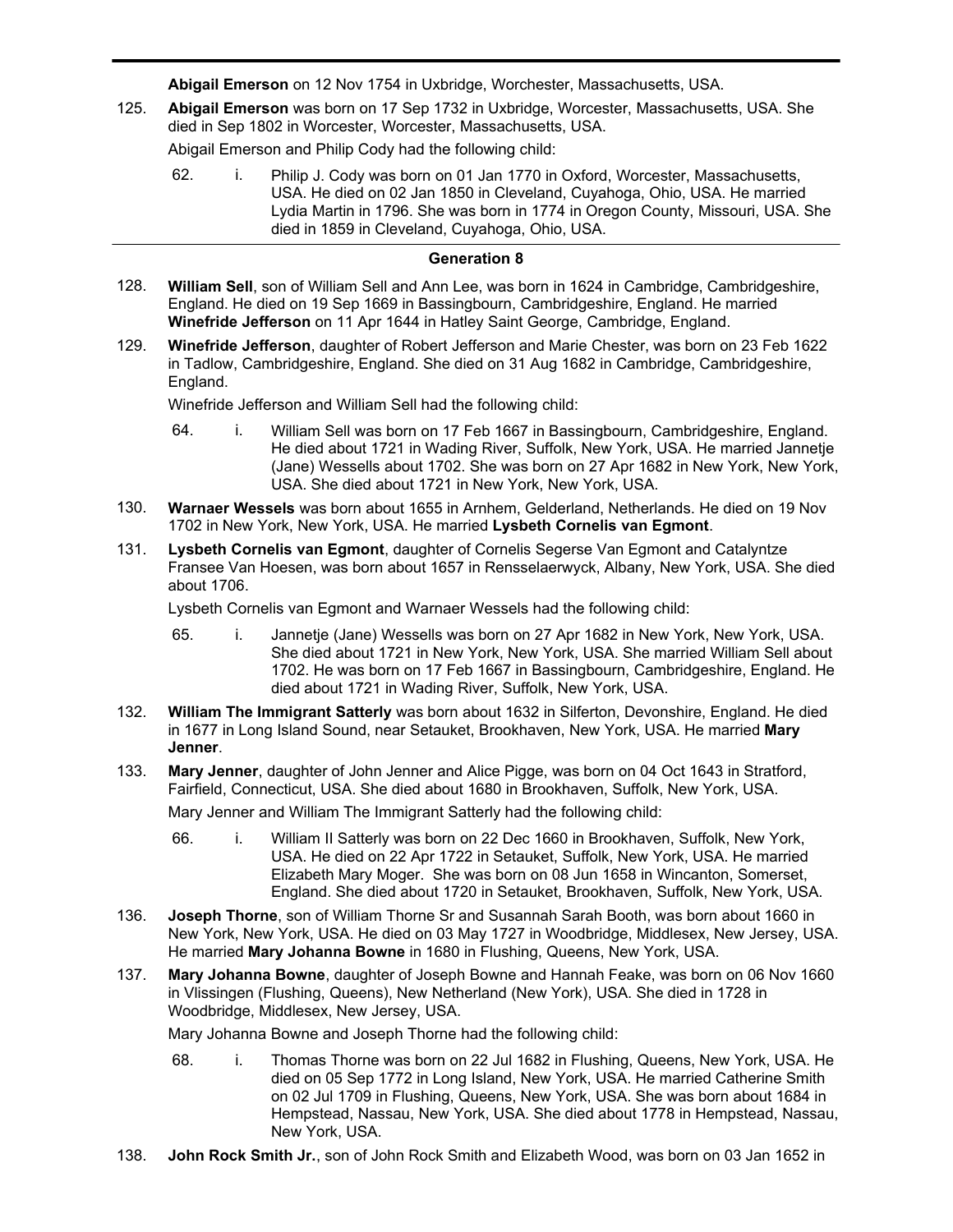**John Rock Smith Jr.**, son of John Rock Smith and Elizabeth Wood, was born on 03 Jan 1652 in Hempstead, Nassau, New York, USA. He died on 12 Mar 1684. He married **Grace Mott** in 1673 in Hempstead, Nassau, New York, USA.

**Grace Mott**, daughter of Adam Mott and Jennet Jane Hewlett, was born about 1653 in Hempstead, Nassau, New York, USA. She died about 1747 in Long Island City, Queens, New York, USA. 139.

Grace Mott and John Rock Smith Jr. had the following child:

- 69. i. Catherine Smith was born about 1684 in Hempstead, Nassau, New York, USA. She died about 1778 in Hempstead, Nassau, New York, USA. She married Thomas Thorne on 02 Jul 1709 in Flushing, Queens, New York, USA. He was born on 22 Jul 1682 in Flushing, Queens, New York, USA. He died on 05 Sep 1772 in Long Island, New York, USA.
- **Tristram Dodge**, son of Tristram Dodge, was born in 1647 in New Shoreham, Suffolk, England. He died on 18 Aug 1733 in New Shoreham (Block Island), Newport, Rhode Island, USA. He married **Dorcas Dickens** on 07 Jan 1680 in New Shoreham (Block Island), Newport, Rhode Island, USA. 140.
- **Dorcas Dickens**, daughter of Nathanial Dickens and Joan, was born in 1664 in New Shoreham (Block Island), Newport, Rhode Island, USA. She died on 18 Feb 1737 in New Shoreham (Block Island), Newport, Rhode Island, USA. 141.

Dorcas Dickens and Tristram Dodge had the following child:

- 70. i. Thomas Dodge was born on 23 Jan 1684 in New Shoreham (Block Island), Newport, Rhode Island, USA. He died on 14 Jul 1775 in Hempstead, Nassau, New York, USA. He married Susannah Hutchings about 1712 in Flushing, Queens, New York, USA. She was born on 28 Dec 1690 in Great Neck, Nassau, New York, USA. She died on 11 Apr 1778 in Bowery Bay, Queens, New York, USA.
- **Thomas Hutchings** was born about 1650 in Hempstead, Nassau, New York, USA. He died about 1698. He married **Susannah Pellan**. 142.
- 143. **Susannah Pellan** was born about 1655.

138.

Susannah Pellan and Thomas Hutchings had the following child:

- 71. i. Susannah Hutchings was born on 28 Dec 1690 in Great Neck, Nassau, New York, USA. She died on 11 Apr 1778 in Bowery Bay, Queens, New York, USA. She married Thomas Dodge about 1712 in Flushing, Queens, New York, USA. He was born on 23 Jan 1684 in New Shoreham (Block Island), Newport, Rhode Island, USA. He died on 14 Jul 1775 in Hempstead, Nassau, New York, USA.
- **Peregrine Stanborough**, son of Josiah Stanborough and Frances Grandsden, was born in 1640 in Southampton, Suffolk, New York, USA. He died on 04 Jan 1701 in Sag Harbor, Suffolk, New York, USA. He married **Sarah James** on 15 Dec 1664 in Southampton, Suffolk, New York, USA. 144.
- **Sarah James**, daughter of Rev Thomas James and Ruth Jones, was born about 1646 in Southampton, Suffolk, New York, USA. She died about 1701 in Southampton, Suffolk, New York, USA. 145.

Notes for Sarah James:

Sarah James is supposed to be the first white child born in Southampton, New York

Sarah James and Peregrine Stanborough had the following child:

- 72. i. John Stanbrough was born on 11 Dec 1665 in Southampton, Suffolk, New York, USA. He died in 1726. He married Martha.
- **Nathaniel Fordham**, son of Joseph Fordham and Mary, was born in 1667. He died in 1712. He married **Charity Haynes**. 160.
- **Charity Haynes**, daughter of Benjamin Haynes, was born about 1670 in Southampton, Suffolk, New York, USA. She died about 1725. 161.

Charity Haynes and Nathaniel Fordham had the following child:

80. i. Nathaniel Fordham was born in 1691 in Southampton, Suffolk, New York, USA. He died in Jan 1772. He married Abigail Bowditch about 1736 in Shelter Island, Suffolk, New York, USA. She was born about 1715 in Shelter Island, Suffolk, New York, USA.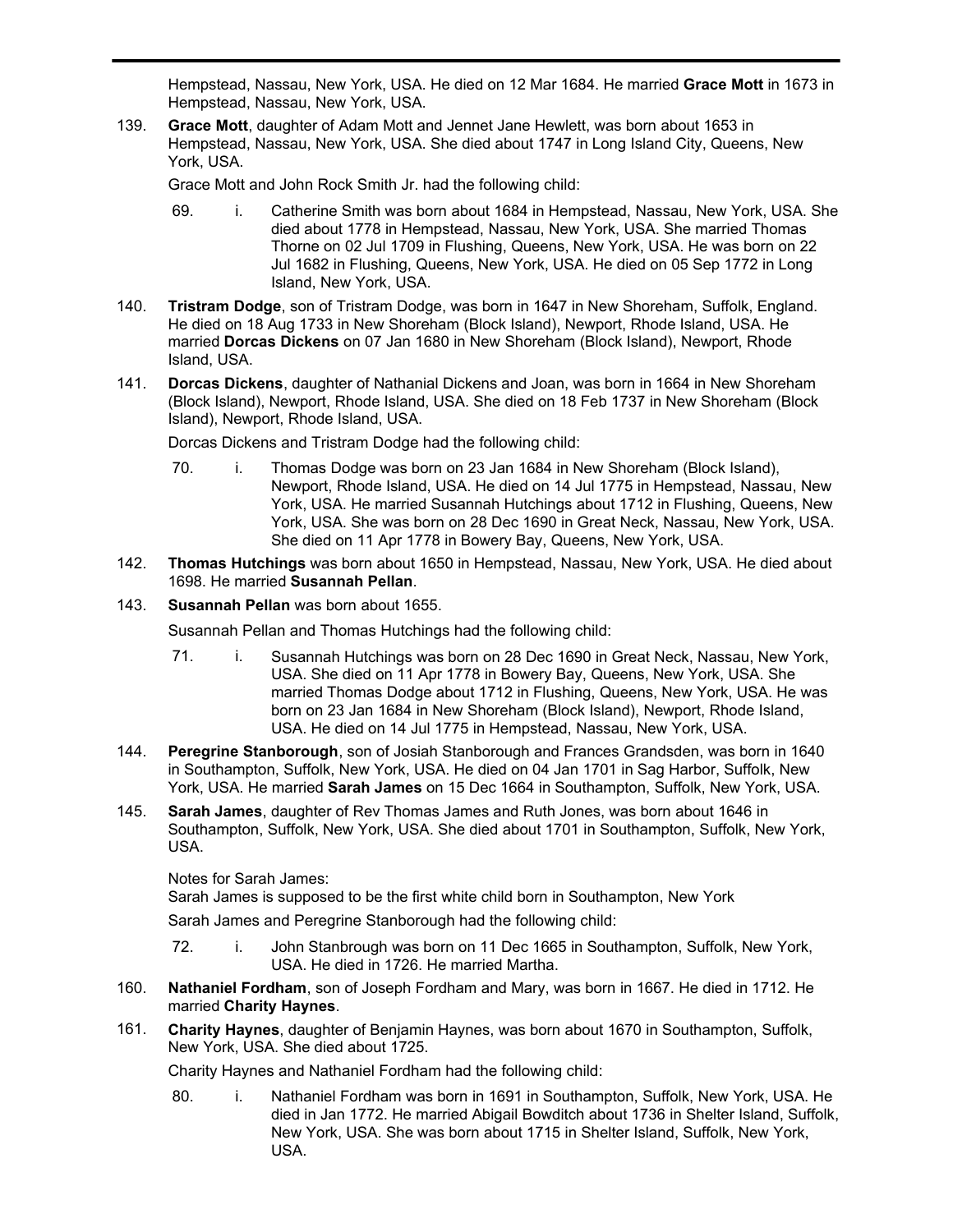- **John Squire**, son of George Squire and Ann Wheeler, was born about 1649 in Fairfield, Fairfield, Connecticut, USA. He died in Jun 1701 in Saybrook, Middlesex, Connecticut, USA. He married **Ann Edwards**. 168.
- **Ann Edwards**, daughter of William Edwards and Anne, was born about 1653 in East Hampton, Suffolk, New York, USA. She died on 05 Jan 1705 in East Hampton, Suffolk, New York, USA. 169. Ann Edwards and John Squire had the following child:
	- 84. i. John Squires was born about 1694 in East Hampton, Suffolk, New York, USA. He died on 25 Aug 1740 in Squiretown Hampton Bays, Suffolk, New York, USA. He married Rebecca Ellis about 1738 in East Hampton, Suffolk, New York, USA. She was born about 1720 in East Hampton, Suffolk, New York, USA.
- **Daniel Corwin**, son of Daniel Corwin and Mary Ramsay, was born in 1690 in Mattituck, Suffolk, New York, USA. He died on 07 Sep 1747 in Long Island City, Queens, New York, USA. 184.

Daniel Corwin had the following child:

- 92. i. Daniel Corwin was born in 1726 in Southold, Suffolk, New York, USA. He died in 1800 in Southold, Suffolk, New York, USA. He married Temperance Bayley.
- **Ebenezer Blackman**, son of Rev. John Blackman and Dorothy Smith, was born in 1656 in Stratford, Fairfield, Connecticut, USA. He died in 1715 in Stratford, Fairfield, Connecticut, USA. He married **Abigail Curtiss** on 03 Nov 1692 in Stratford, Fairfield, Connecticut, USA. 192.
- **Abigail Curtiss**, daughter of Jonathan Curtiss and Abigail Tompson, was born on 17 Oct 1671 in Stratford, Fairfield, Connecticut, USA. She died in 1734 in Stratford, Fairfield, Connecticut, USA. 193. Abigail Curtiss and Ebenezer Blackman had the following child:
	- 96. i. Ebenezer Blackman was born on 09 Aug 1693 in Stratford, Fairfield, Connecticut, USA. He died in 1753 in Stratford, Fairfield, Connecticut, USA. He married Mehitabel Adams about 1724. She was born on 18 Feb 1699/00 in Milford, New Haven, Connecticut, USA. She died after 10 Apr 1756.
- **William Adams**, son of Nathaniel Adams, was born on 22 Jun 1678 in Ipswich, Essex, Massachusetts, USA. He died after 26 Dec 1742 in Ipswich, Essex, Massachusetts, USA. 194.

William Adams had the following child:

- 97. i. Mehitabel Adams was born on 18 Feb 1699/00 in Milford, New Haven, Connecticut, USA. She died after 10 Apr 1756. She married Ebenezer Blackman about 1724. He was born on 09 Aug 1693 in Stratford, Fairfield, Connecticut, USA. He died in 1753 in Stratford, Fairfield, Connecticut, USA.
- **Lt. Ebenezer Billings Jr** was born on 01 Jan 1683/84 in Stonington, New London, Connecticut, USA. He died on 03 Jul 1759 in Stonington, New London, Connecticut, USA. He married **Phebe Denison** on 02 Apr 1706 in Stonington, New London, Connecticut, USA. 224.
- **Phebe Denison** was born on 06 Apr 1690 in Stonington, New London, Connecticut, USA. She died on 30 Dec 1771 in Stonington, New London, Connecticut, USA. 225.

Phebe Denison and Lt. Ebenezer Billings Jr had the following child:

- 112. i. Christopher Billings was born on 10 Feb 1723 in Stonington, New London, Connecticut, USA. He died in 1820. He married Anna Fanning on 14 Nov 1742 in Westerly, Washington, Rhode Island, USA. She was born in 1723 in Westerly, Washington, Rhode Island, USA. She died on 16 Nov 1758 in Stonington, New London, Connecticut, USA.
- **Joseph Cody**, son of Philip Le Cody and Martha Le Brocq, was born on 12 Aug 1700 in Beverly, Essex, Massachusetts, USA. He died in Jan 1756 in Hopkinton, Middlesex, Massachusetts, USA. He married **Mary Martin** on 20 Oct 1722 in Massachusetts, USA. 248.
- **Mary Martin**, daughter of Abraham Martin and Sarah, was born on 12 Sep 1701 in Ipswich, Essex, Massachusetts, USA. She died on 23 Nov 1762 in Hopkinton, Middlesex, Massachusetts, USA. 249.

Mary Martin and Joseph Cody had the following child:

124. i. Philip Cody was born on 20 Apr 1729 in Ipswich, Essex, Massachusetts, USA. He died in 1808 in Peru, Berkshire, Massachusetts, USA. He married Abigail Emerson on 12 Nov 1754 in Uxbridge, Worchester, Massachusetts, USA. She was born on 17 Sep 1732 in Uxbridge, Worcester, Massachusetts, USA. She died in Sep 1802 in Worcester, Worcester, Massachusetts, USA.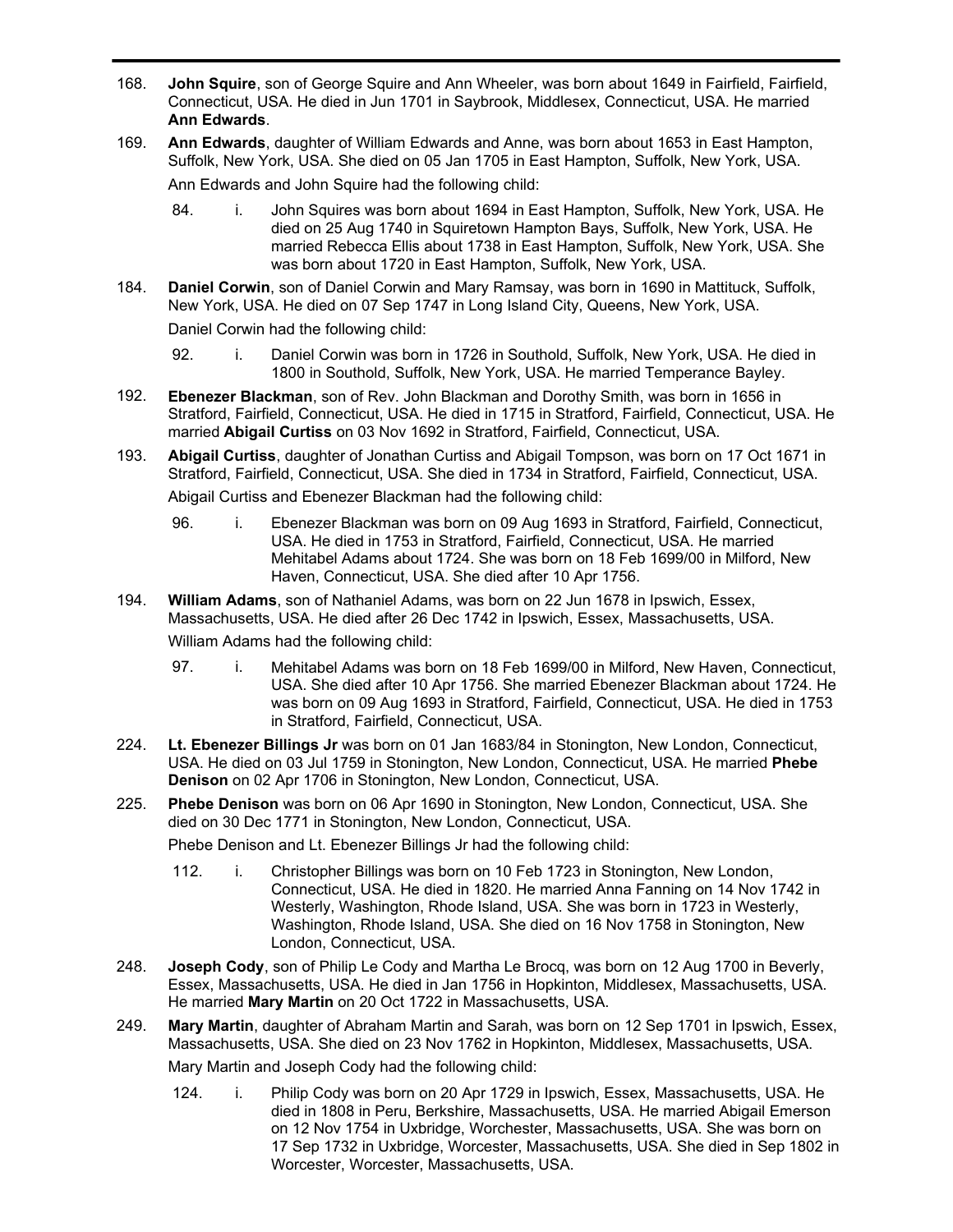## **Generation 9**

- **William Sell**, son of John Sell and Mary Hawkin, was born in 1572 in Fulbourn, Cambridgeshire, England. He married **Ann Lee** on 25 Nov 1610 in All Saints, Fulbourn, Cambridgeshire, England. 256.
- **Ann Lee**, daughter of John Lee and Jane Belman, was born on 07 Feb 1574 in Fulbourn, Cambridgeshire, England. 257.

Ann Lee and William Sell had the following child:

- 128. i. William Sell was born in 1624 in Cambridge, Cambridgeshire, England. He died on 19 Sep 1669 in Bassingbourn, Cambridgeshire, England. He married Winefride Jefferson on 11 Apr 1644 in Hatley Saint George, Cambridge, England. She was born on 23 Feb 1622 in Tadlow, Cambridgeshire, England. She died on 31 Aug 1682 in Cambridge, Cambridgeshire, England.
- **Robert Jefferson** was born about 1595 in Cambridgeshire, England. He died on 31 Mar 1664 in Bassingbourn, Cambridgeshire, England. He married **Marie Chester**. 258.
- 259. **Marie Chester** was born about 1595 in England. She died about 1642 in England.

Marie Chester and Robert Jefferson had the following child:

- 129. i. Winefride Jefferson was born on 23 Feb 1622 in Tadlow, Cambridgeshire, England. She died on 31 Aug 1682 in Cambridge, Cambridgeshire, England. She married William Sell on 11 Apr 1644 in Hatley Saint George, Cambridge, England. He was born in 1624 in Cambridge, Cambridgeshire, England. He died on 19 Sep 1669 in Bassingbourn, Cambridgeshire, England.
- **Cornelis Segerse Van Egmont** was born about 1621 in Leyden, South Holland, Netherlands. He died in Jul 1668 in Albany, Albany, New York, USA. He married **Catalyntze Fransee Van Hoesen**. 262.
- **Catalyntze Fransee Van Hoesen** was born about 1621 in Leyden, South Holland, Netherlands. She died about 1691 in New Amsterdam. 263.

Catalyntze Fransee Van Hoesen and Cornelis Segerse Van Egmont had the following child:

- 131. i. Lysbeth Cornelis van Egmont was born about 1657 in Rensselaerwyck, Albany, New York, USA. She died about 1706. She married Warnaer Wessels. He was born about 1655 in Arnhem, Gelderland, Netherlands. He died on 19 Nov 1702 in New York, New York, USA.
- **John Jenner** was born about 1618 in Dorchester, Dorset, England. He died on 15 Jul 1677 in Brookhaven, Suffolk, New York, USA. He married **Alice Pigge**. 266.
- **Alice Pigge**, daughter of Robert Pigge and Margaret, was born about 1627 in New Haven, New Haven, Connecticut, USA. She died about 1660 in Long Island City, Queens, New York, USA. 267.

Alice Pigge and John Jenner had the following child:

- 133. i. Mary Jenner was born on 04 Oct 1643 in Stratford, Fairfield, Connecticut, USA. She died about 1680 in Brookhaven, Suffolk, New York, USA. She married William The Immigrant Satterly. He was born about 1632 in Silferton, Devonshire, England. He died in 1677 in Long Island Sound, near Setauket, Brookhaven, New York, USA.
- **William Thorne Sr** was born on 07 Mar 1616 in Dorsetshire, England. He died before 1664 in Flushing, Queens, New York, USA. He married **Susannah Sarah Booth**. 272.
- **Susannah Sarah Booth** was born about 1617 in Evesham, Worcestershire, England. She died in 1675 in Flushing, Long Island, New York, USA. 273.

### Notes for William Thorne Sr:

The Thorne-Wilkins Cemetery is located on the grounds of Fort Totten at Willets Point and dates to the 17th century. The property's earliest settler, Englishman William Thorne Sr. (1617-1664), settled this area and established his farm on the point of land in 1645, calling it Thorne's Neck. He along with seventeen other men founded "Vlissingen," known today as Flushing, Queens. For a detailed history of the time, refer to:

https://www.geni.com/people/William-Thorne-Sr-of-Flushing/6000000029594766036

Susannah Sarah Booth and William Thorne Sr had the following child:

136. i. Joseph Thorne was born about 1660 in New York, New York, USA. He died on 03 May 1727 in Woodbridge, Middlesex, New Jersey, USA. He married Mary Johanna Bowne in 1680 in Flushing, Queens, New York, USA. She was born on 06 Nov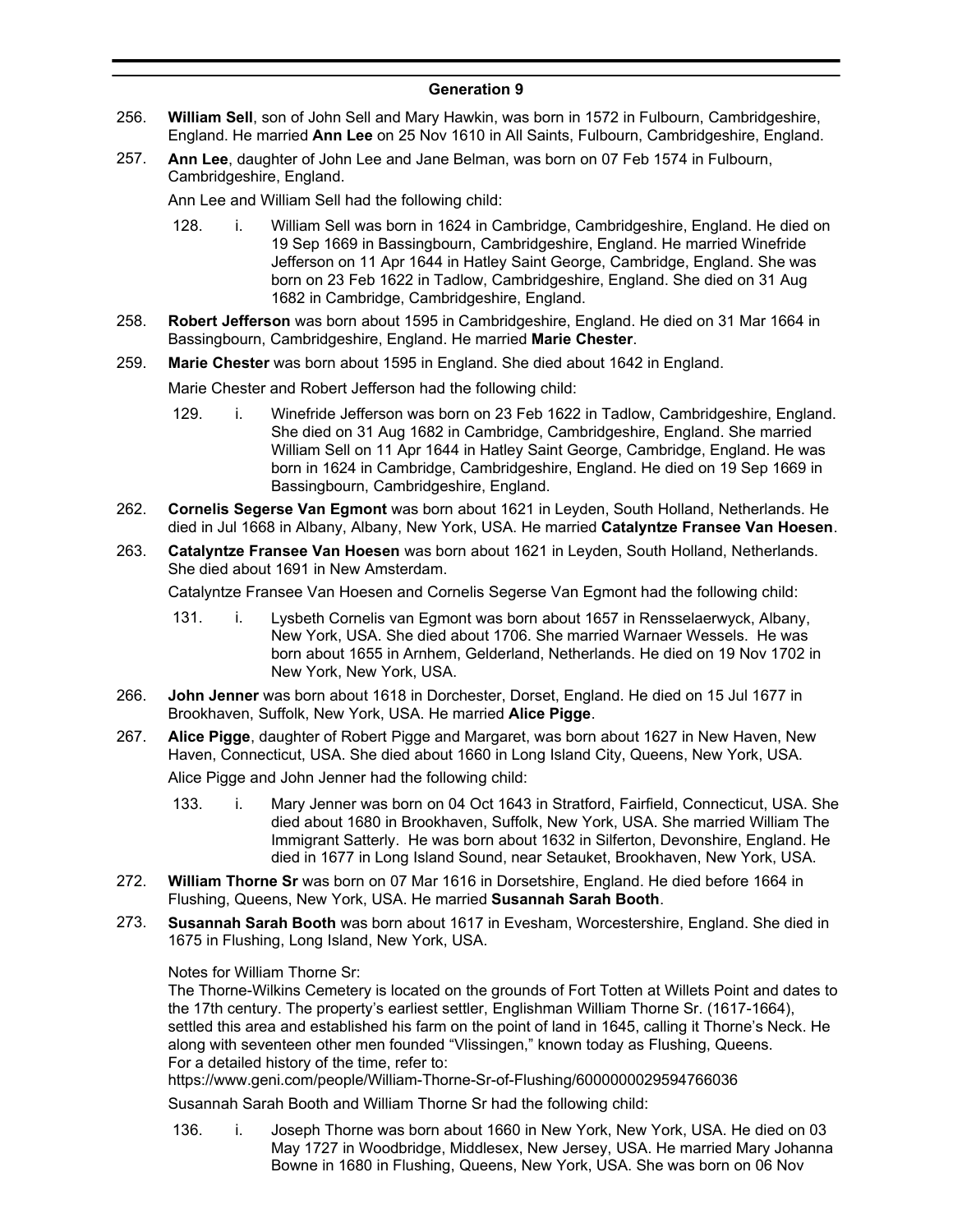1660 in Vlissingen (Flushing, Queens), New Netherland (New York), USA. She died in 1728 in Woodbridge, Middlesex, New Jersey, USA.

Bowne in 1680 in Flushing, Queens, New York, USA. She was born on 06 Nov

- **Joseph Bowne** was born on 03 Mar 1627 in Matlock, Derbyshire, England. He died on 20 Dec 1695 in Flushing, Queens, New York, USA. He married **Hannah Feake** on 07 May 1656 in Flushing, Queens, New York, USA. 274.
- **Hannah Feake**, daughter of Robert Feake and Elizabeth Fones, was born in Jun 1637 in Watertown, Middlesex, Massachusetts, USA. She died on 31 Jan 1678 in Clerkenwell, London Borough of Islington, Greater London, England. 275.

Hannah Feake and Joseph Bowne had the following child:

- 137. i. Mary Johanna Bowne was born on 06 Nov 1660 in Vlissingen (Flushing, Queens), New Netherland (New York), USA. She died in 1728 in Woodbridge, Middlesex, New Jersey, USA. She married Joseph Thorne in 1680 in Flushing, Queens, New York, USA. He was born about 1660 in New York, New York, USA. He died on 03 May 1727 in Woodbridge, Middlesex, New Jersey, USA.
- **John Rock Smith** was born about 1615 in Halifax, West Yorkshire, England. He died on 03 Apr 1706 in Hempstead, Nassau, New York, USA. He married **Elizabeth Wood**. 276.
- **Elizabeth Wood** was born about 1616 in England. She died about 1726 in Hempstead, Nassau, New York, USA. 277.

### Notes for John Rock Smith:

In 1698 Jonathan Rock Smith was a Lt. in the King's service. He had a commission signed by Richard, Earl of Belmont. The commission is in possession of descendents who live on the farm owned by Jonathan Rock Smith at Merrick, LI. The home is kept as heirloom.(1898) According to the Census of 1698 the whole family was living in Hempstead, NY.

Elizabeth Wood and John Rock Smith had the following child:

- 138. i. John Rock Smith Jr. was born on 03 Jan 1652 in Hempstead, Nassau, New York, USA. He died on 12 Mar 1684. He married Grace Mott in 1673 in Hempstead, Nassau, New York, USA. She was born about 1653 in Hempstead, Nassau, New York, USA. She died about 1747 in Long Island City, Queens, New York, USA.
- **Adam Mott** was born on 21 Jan 1620 in Saffron Walden, Essex, England. He died about 1689 in Hempstead, Nassau, New York, USA. He married **Jennet Jane Hewlett**. 278.
- **Jennet Jane Hewlett**, daughter of Louis Hewlett and Wackraet Rutte, was born on 26 Apr 1625 in Buckingham, Buckinghamshire, England. She died on 13 Mar 1687 in Long Island City, Queens, New York, USA. 279.

Jennet Jane Hewlett and Adam Mott had the following child:

- 139. i. Grace Mott was born about 1653 in Hempstead, Nassau, New York, USA. She died about 1747 in Long Island City, Queens, New York, USA. She married John Rock Smith Jr. in 1673 in Hempstead, Nassau, New York, USA. He was born on 03 Jan 1652 in Hempstead, Nassau, New York, USA. He died on 12 Mar 1684.
- **Tristram Dodge** was born about 1628 in New Shoreham, Suffolk, England. He died in 1720 in New Shoreham (Block Island), Newport, Rhode Island, USA. 280.

Tristram Dodge had the following child:

- 140. i. Tristram Dodge was born in 1647 in New Shoreham, Suffolk, England. He died on 18 Aug 1733 in New Shoreham (Block Island), Newport, Rhode Island, USA. He married Dorcas Dickens on 07 Jan 1680 in New Shoreham (Block Island), Newport, Rhode Island, USA. She was born in 1664 in New Shoreham (Block Island), Newport, Rhode Island, USA. She died on 18 Feb 1737 in New Shoreham (Block Island), Newport, Rhode Island, USA.
- **Nathanial Dickens** was born before 01 Feb 1614 in Chesham, Buckinghamshire, England. He died on 18 Oct 1692 in New Shoreham (Block Island), Newport, Rhode Island, USA. He married **Joan**. 282.
- **Joan** was born on 01 Jan 1619 in Chesham, Buckinghamshire, England. She died in New Shoreham (Block Island), Newport, Rhode Island, USA. 283.

Joan and Nathanial Dickens had the following child:

141. i. Dorcas Dickens was born in 1664 in New Shoreham (Block Island), Newport,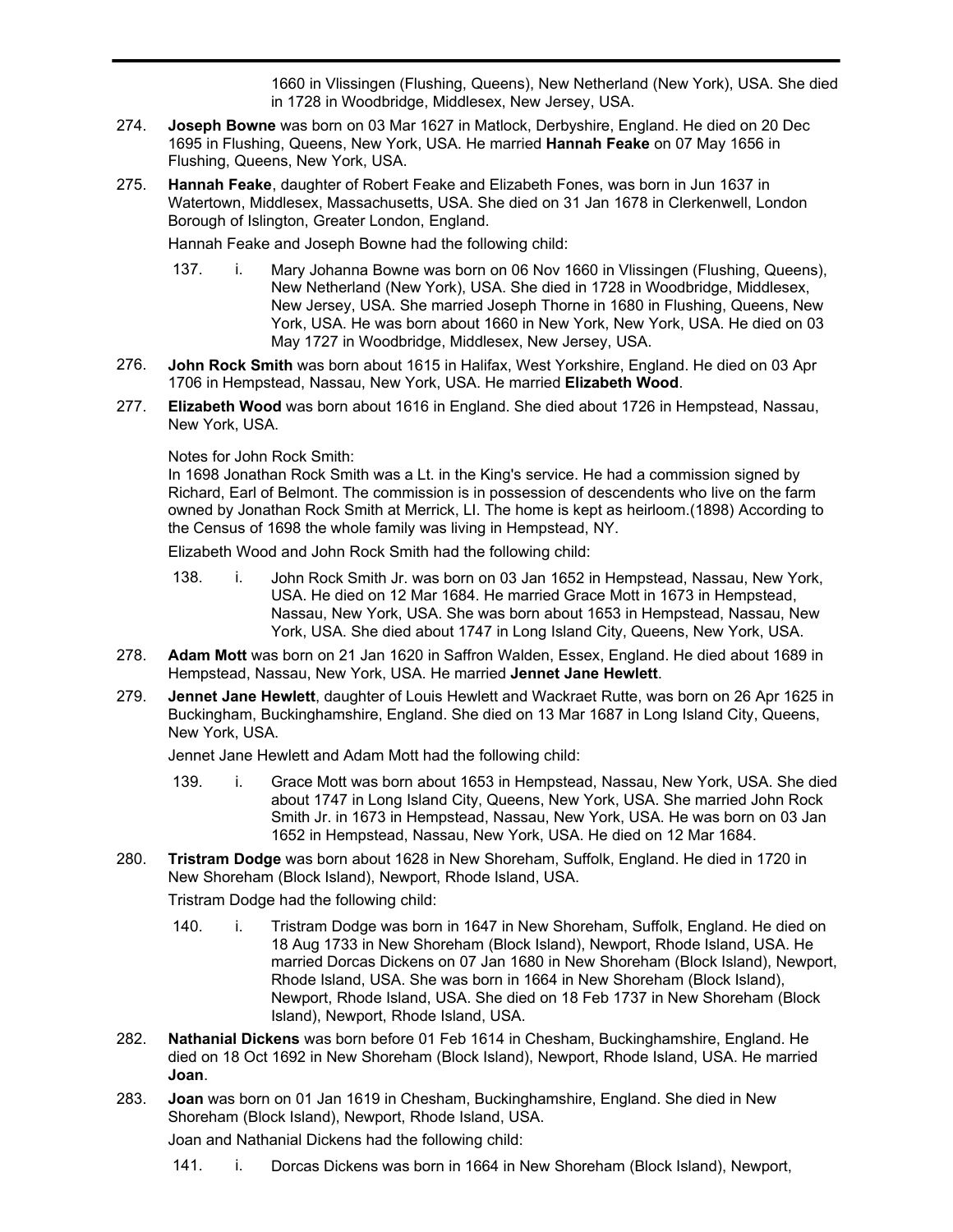141. i. Dorcas Dickens was born in 1664 in New Shoreham (Block Island), Newport, Rhode Island, USA. She died on 18 Feb 1737 in New Shoreham (Block Island), Newport, Rhode Island, USA. She married Tristram Dodge on 07 Jan 1680 in New Shoreham (Block Island), Newport, Rhode Island, USA. He was born in 1647 in New Shoreham, Suffolk, England. He died on 18 Aug 1733 in New Shoreham (Block Island), Newport, Rhode Island, USA.

- **Josiah Stanborough** was born in Oct 1600 in Kent, England. He died in 1661 in Sagaponack, Southampton, Suffolk, New York, USA. He married **Frances Grandsden**. 288.
- **Frances Grandsden** was born on 22 Nov 1618 in Tonbridge, Kent, England. She died in Jul 1657 in Southampton, Suffolk, New York, USA. 289.

Notes for Josiah Stanborough:

From: https://sites.rootsweb.com/~tmetrvlr/bio29.html

Josiah Stansborough was probably born about 1600 in Canons Ashby, Northamptonshire, England. He was the son of William Stanborowe. He died in 1661 at Sagg (now Sagaponack) on Long Island, New York. The will of Josiah Stansborough is dated July 6, 1661 and was proved September 3, 1661.

Frances Gransden, one of seven daughters of Henry Gransden of Turnbridge, Kent, England. Frances died before 1657, as Josiah married again in 1657 to Alice Wheeler, widow of Thomas Wheeler of New Haven, Connecticut.

Josiah is first mentioned in records as being in Lynn, Massachusetts in 1637, when he was alloted 100 acres of land. In 1640, he was one of the eight original "undertakers" who formed the new settlement at Southampton, Long Island. The settlers journied by way of Peconic Bay, landed at North Sea on the spot that became known as Conscience Point, now marked by a boulder monument. This marker and a bronze tablet was placed there by the Colonial Society of Southampton. It is recorded that the name is due to the remark of one of the women on landing, "For conscience sake, I'm on dry land once more."

By the close of 1640, it is mentioned that "fourty families" -- numbering from one to two hundred settlers -- made the new town of Southampton their home. The first period of Southampton history shows an unusually large proportion of men of intelligence, ability and energy, being respectable both in character and education.

Josiah Stansborough founded Sagg, known today as Sagaponack. He had purchased large amounts of land there and sold his home in Southampton in May of 1656. His house stood at the south end of Sagg Main St. on what is known as the "Stanborough Lot".

Frances Grandsden and Josiah Stanborough had the following child:

- 144. i. Peregrine Stanborough was born in 1640 in Southampton, Suffolk, New York, USA. He died on 04 Jan 1701 in Sag Harbor, Suffolk, New York, USA. He married Sarah James on 15 Dec 1664 in Southampton, Suffolk, New York, USA. She was born about 1646 in Southampton, Suffolk, New York, USA. She died about 1701 in Southampton, Suffolk, New York, USA.
- **Rev Thomas James**, son of Rev Thomas James and Olive Ingoldsby, was born on 13 Feb 1627 in Lincolnshire, England. He died on 16 Jun 1696 in East Hampton, Suffolk, New York, USA. He married **Ruth Jones** about 1646 in Fairfield, Fairfield, Connecticut, USA. 290.
- **Ruth Jones**, daughter of Rev John Jones and Sara Warby, was born before 23 Oct 1628 in Abbots Ripton, Huntingdonshire, England. She died in 1668 in East Hampton, Suffolk, New York, USA. 291.

Ruth Jones and Rev Thomas James had the following child:

- 145. i. Sarah James was born about 1646 in Southampton, Suffolk, New York, USA. She died about 1701 in Southampton, Suffolk, New York, USA. She married Peregrine Stanborough on 15 Dec 1664 in Southampton, Suffolk, New York, USA. He was born in 1640 in Southampton, Suffolk, New York, USA. He died on 04 Jan 1701 in Sag Harbor, Suffolk, New York, USA.
- **Joseph Fordham**, son of Reverend Robert Fordham and Elizabeth Benning, was born about 1645 in Hempstead, Nassau, New York, USA. He died on 07 Sep 1688 in Southampton, Suffolk, New York, USA. He married **Mary**. 320.
- 321. **Mary**.

Mary and Joseph Fordham had the following child: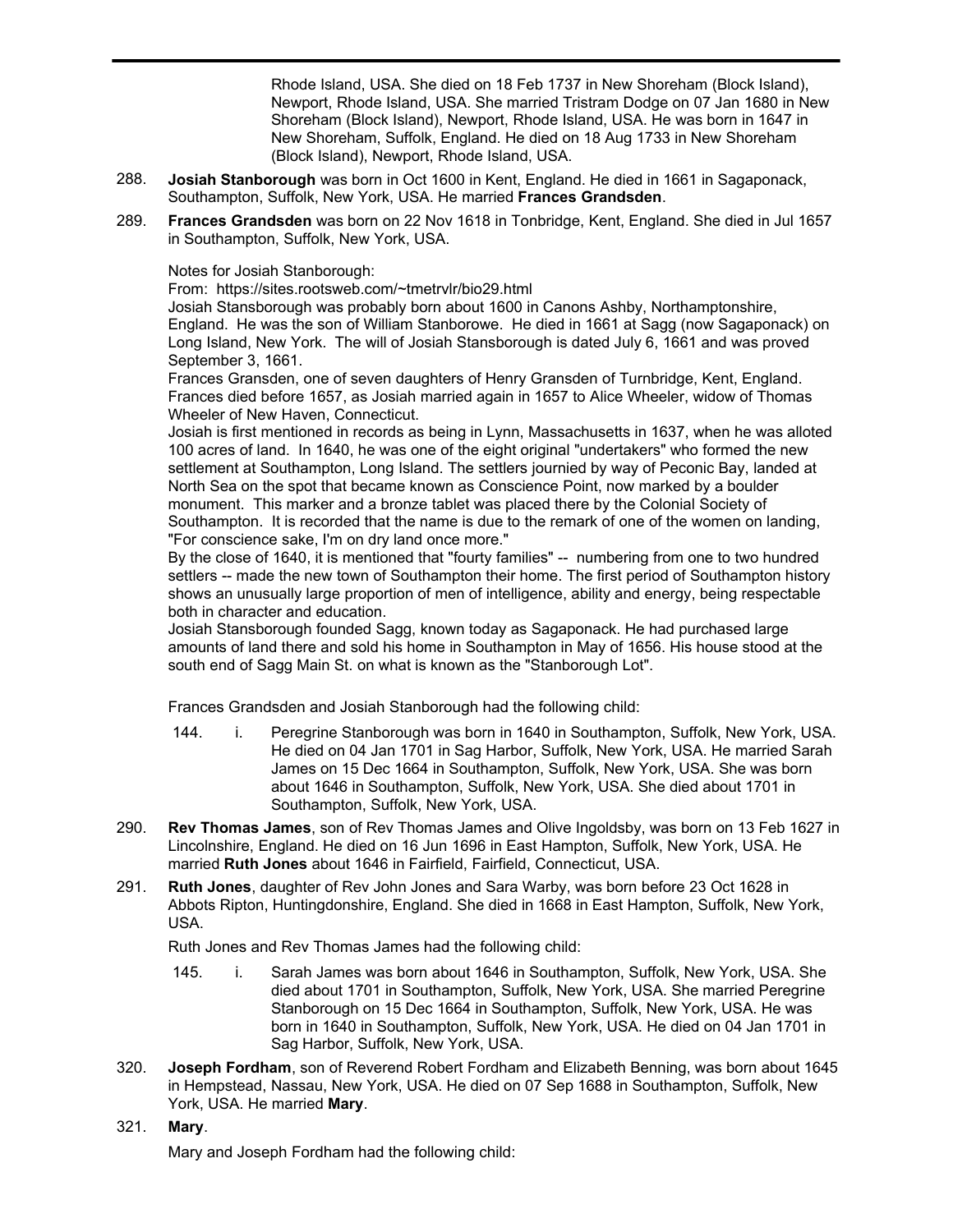160. i. Nathaniel Fordham was born in 1667. He died in 1712. He married Charity Haynes. She was born about 1670 in Southampton, Suffolk, New York, USA. She died about 1725.

# 322. **Benjamin Haynes**.

Benjamin Haynes had the following child:

- 161. i. Charity Haynes was born about 1670 in Southampton, Suffolk, New York, USA. She died about 1725. She married Nathaniel Fordham. He was born in 1667. He died in 1712.
- **George Squire** was born in Sep 1618 in Bedfordshire, England. He died on 04 Nov 1691 in Fairfield, Fairfield, Connecticut, USA. He married **Ann Wheeler**. 336.

# 337. **Ann Wheeler**.

Ann Wheeler and George Squire had the following children:

- i. Thomas Squire was born on 11 Mar 1642/43 in Concord, Middlesex, Massachusetts, USA. He died on 09 Apr 1712 in Woodbury, Litchfield, Connecticut, USA.
- 168. ii. John Squire was born about 1649 in Fairfield, Fairfield, Connecticut, USA. He died in Jun 1701 in Saybrook, Middlesex, Connecticut, USA. He married Ann Edwards. She was born about 1653 in East Hampton, Suffolk, New York, USA. She died on 05 Jan 1705 in East Hampton, Suffolk, New York, USA.
- **William Edwards** was born about 1608 in Maidstone, Kent, England. He died in 1685 in East Hampton, Suffolk, New York, USA. He married **Anne** about 1630 in England. 338.
- 339. **Anne**. She died on 03 Jun 1700 in East Hampton, Suffolk, New York, USA.

Anne and William Edwards had the following child:

- 169. i. Ann Edwards was born about 1653 in East Hampton, Suffolk, New York, USA. She died on 05 Jan 1705 in East Hampton, Suffolk, New York, USA. She married John Squire. He was born about 1649 in Fairfield, Fairfield, Connecticut, USA. He died in Jun 1701 in Saybrook, Middlesex, Connecticut, USA.
- **Daniel Corwin**, son of Theophilus Corwin, was born about 1670. He died before 1719. He married **Mary Ramsay**. 368.

# 369. **Mary Ramsay**.

Mary Ramsay and Daniel Corwin had the following child:

- 184. i. Daniel Corwin was born in 1690 in Mattituck, Suffolk, New York, USA. He died on 07 Sep 1747 in Long Island City, Queens, New York, USA.
- **Rev. John Blackman**, son of Rev Adam Blackman and Jane Wheeler, was born in 1631 in England. He died in 1662 in Stratford, Fairfield, Connecticut, USA. He married **Dorothy Smith** in 1653 in Connecticut, USA. 384.
- **Dorothy Smith**, daughter of Rev. Henry Smith and Dorothy, was born about 1636 in Connecticut, USA. 385.

Dorothy Smith and Rev. John Blackman had the following child:

- 192. i. Ebenezer Blackman was born in 1656 in Stratford, Fairfield, Connecticut, USA. He died in 1715 in Stratford, Fairfield, Connecticut, USA. He married Abigail Curtiss on 03 Nov 1692 in Stratford, Fairfield, Connecticut, USA. She was born on 17 Oct 1671 in Stratford, Fairfield, Connecticut, USA. She died in 1734 in Stratford, Fairfield, Connecticut, USA.
- **Jonathan Curtiss**, son of William Curtiss and Mary Lewin, was born on 14 Feb 1644 in Stratford, Fairfield, Connecticut, USA. He died on 10 Oct 1681 in Stratford, Fairfield, Connecticut, USA. He married **Abigail Tompson**. 386.
- **Abigail Tompson**, daughter of John Tompson and Maribel Griggs, was born on 02 May 1646 in Stratford, Fairfield, Connecticut, USA. She died on 02 Mar 1731 in Stratford, Fairfield, Connecticut, USA. 387.

Abigail Tompson and Jonathan Curtiss had the following child:

193. i. Abigail Curtiss was born on 17 Oct 1671 in Stratford, Fairfield, Connecticut, USA.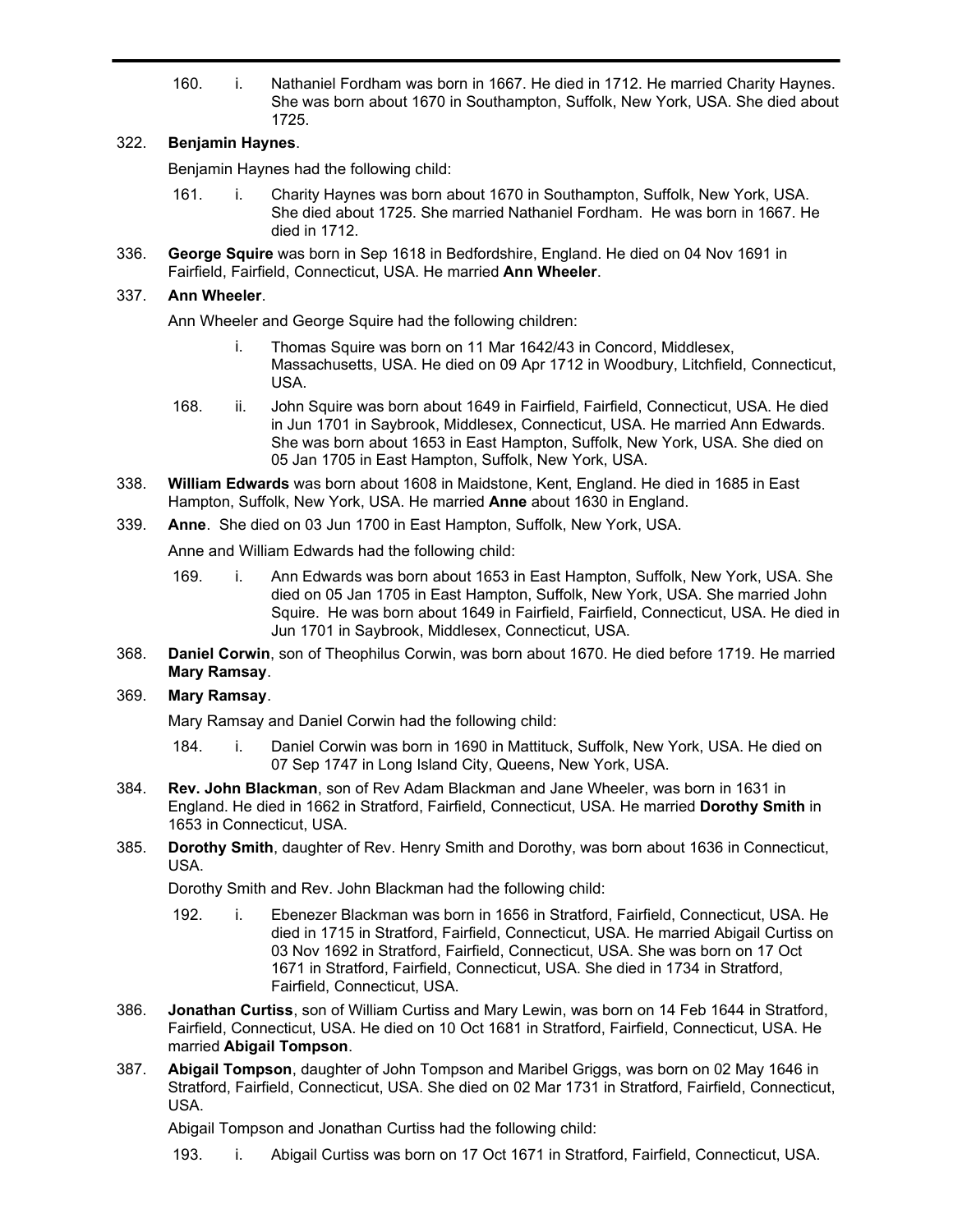193. i. Abigail Curtiss was born on 17 Oct 1671 in Stratford, Fairfield, Connecticut, USA. She died in 1734 in Stratford, Fairfield, Connecticut, USA. She married Ebenezer Blackman on 03 Nov 1692 in Stratford, Fairfield, Connecticut, USA. He was born in 1656 in Stratford, Fairfield, Connecticut, USA. He died in 1715 in Stratford, Fairfield, Connecticut, USA.

**Nathaniel Adams**, son of William Adams, was born on 08 Dec 1641 in Ipswich, Essex, Massachusetts, USA. He died on 11 Apr 1715 in Ipswich, Essex, Massachusetts, USA. 388.

Nathaniel Adams had the following child:

- 194. i. William Adams was born on 22 Jun 1678 in Ipswich, Essex, Massachusetts, USA. He died after 26 Dec 1742 in Ipswich, Essex, Massachusetts, USA.
- **Philip Le Cody** was born before 1675 in France. He died in 1743 in Hopkinton, Middlesex, Massachusetts, USA. He married **Martha Le Brocq** in France. 496.
- **Martha Le Brocq** was born in France. She died in Massachusetts, USA. 497.

### Notes for Philip Le Cody:

From: North America, Family Histories, 1500-2000 for Philip Cody: Believed to be a Huguenot, originally from France as LeGody transformed in Massachusetts to Gody, then to Codie and finally to Cody.

Martha Le Brocq and Philip Le Cody had the following child:

- 248. i. Joseph Cody was born on 12 Aug 1700 in Beverly, Essex, Massachusetts, USA. He died in Jan 1756 in Hopkinton, Middlesex, Massachusetts, USA. He married Mary Martin on 20 Oct 1722 in Massachusetts, USA. She was born on 12 Sep 1701 in Ipswich, Essex, Massachusetts, USA. She died on 23 Nov 1762 in Hopkinton, Middlesex, Massachusetts, USA.
- **Abraham Martin** was born on 17 Sep 1680 in Salem, Essex, Massachusetts, USA. He died in 1713 in Ipswich, Essex, Massachusetts, USA. He married **Sarah**. 498.
- 499. **Sarah** was born in 1684 in Ipswich, Essex, Massachusetts, USA.

Sarah and Abraham Martin had the following child:

249. i. Mary Martin was born on 12 Sep 1701 in Ipswich, Essex, Massachusetts, USA. She died on 23 Nov 1762 in Hopkinton, Middlesex, Massachusetts, USA. She married Joseph Cody on 20 Oct 1722 in Massachusetts, USA. He was born on 12 Aug 1700 in Beverly, Essex, Massachusetts, USA. He died in Jan 1756 in Hopkinton, Middlesex, Massachusetts, USA.

### **Generation 10**

- 512. **John Sell** was born about 1550 in Hertfordshire, England. He married **Mary Hawkin**.
- 513. **Mary Hawkin** was born about 1552 in England.

Mary Hawkin and John Sell had the following child:

- 256. i. William Sell was born in 1572 in Fulbourn, Cambridgeshire, England. He married Ann Lee on 25 Nov 1610 in All Saints, Fulbourn, Cambridgeshire, England. She was born on 07 Feb 1574 in Fulbourn, Cambridgeshire, England.
- **John Lee**. He married **Jane Belman** on 21 Jul 1571 in Saint Vigor, Fulbourn, Cambridgeshire, England. 514.

### 515. **Jane Belman**.

Jane Belman and John Lee had the following child:

- 257. i. Ann Lee was born on 07 Feb 1574 in Fulbourn, Cambridgeshire, England. She married William Sell on 25 Nov 1610 in All Saints, Fulbourn, Cambridgeshire, England. He was born in 1572 in Fulbourn, Cambridgeshire, England.
- **Robert Pigge** was born about 1602 in England. He died about 1660 in New Haven, New Haven, Connecticut, USA. He married **Margaret**. 534.

## 535. **Margaret**.

Margaret and Robert Pigge had the following child:

267. i. Alice Pigge was born about 1627 in New Haven, New Haven, Connecticut, USA. She died about 1660 in Long Island City, Queens, New York, USA. She married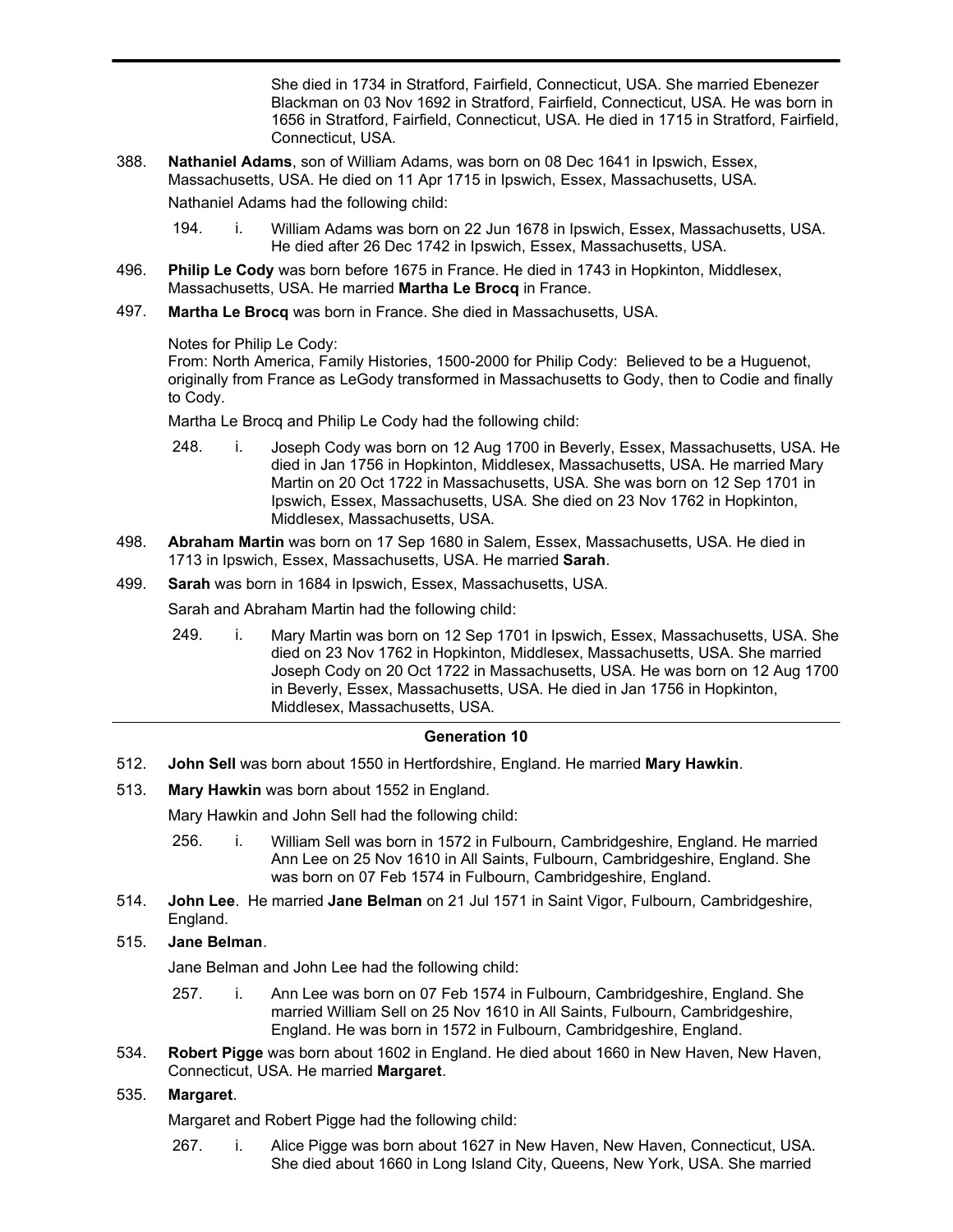She died about 1660 in Long Island City, Queens, New York, USA. She married John Jenner. He was born about 1618 in Dorchester, Dorset, England. He died on 15 Jul 1677 in Brookhaven, Suffolk, New York, USA.

- **Robert Feake** was born about 1602 in London, England. He died on 01 Feb 1660/61 in Watertown, Middlesex, Massachusetts, USA. He married **Elizabeth Fones** about 1631 in Watertown, Middlesex, Massachusetts, USA. 550.
- **Elizabeth Fones** was born on 21 Jan 1610 in Groton Manor, Suffolk, England. She died in 1673 in Newtown, Queens, New York, USA. 551.

Elizabeth Fones and Robert Feake had the following child:

- 275. i. Hannah Feake was born in Jun 1637 in Watertown, Middlesex, Massachusetts, USA. She died on 31 Jan 1678 in Clerkenwell, London Borough of Islington, Greater London, England. She married Joseph Bowne on 07 May 1656 in Flushing, Queens, New York, USA. He was born on 03 Mar 1627 in Matlock, Derbyshire, England. He died on 20 Dec 1695 in Flushing, Queens, New York, USA.
- **Louis Hewlett** was born about 1602 in Saffron Walden, Essex, England. He died about 1665 in Long Island City, Queens, New York, USA. He married **Wackraet Rutte** about 1619 in Buckingham, Buckinghamshire, England. 558.
- **Wackraet Rutte** was born about 1595 in Buckingham, Buckinghamshire, England. She died in Aug 1646 in New York, New York, USA. 559.

Wackraet Rutte and Louis Hewlett had the following child:

- 279. i. Jennet Jane Hewlett was born on 26 Apr 1625 in Buckingham, Buckinghamshire, England. She died on 13 Mar 1687 in Long Island City, Queens, New York, USA. She married Adam Mott. He was born on 21 Jan 1620 in Saffron Walden, Essex, England. He died about 1689 in Hempstead, Nassau, New York, USA.
- **Rev Thomas James** was born in 1595 in Boston, Lincolnshire, England. He died in Feb 1683 in Needham Market, Mid Suffolk District, Suffolk, England. He married **Olive Ingoldsby** on 20 Apr 1620 in Fishtoft, Lincolnshire, England. 580.
- **Olive Ingoldsby** was born in 1602 in Boston, Lincolnshire, England. She died before 1627 in Lincolnshire, England. 581.

#### Notes for Rev Thomas James:

Baptized on Oct. 5, 1595 at Boston, Lincolnshire. He matriculated pensioner from Emmanuel College at Cambridge in 1611, B.A. 1614/15, M.A. 1618. Ordained a deacon at Peterborough on Mar. 16, 1616/17, and made a priest the following day, he ministered in Lincolnshire before removing to New England. He married his first wife Olive Ingoldsby (b. 1602-d. by 1627), daughter of Rev. Anthony Ingoldsby and Dorcas Bulkeley Ingoldsby, on Apr. 20, 1620 at Fishtoft, Lincolnshire, who was the mother of his son Thomas James. After her death he remarried Elizabeth, whose maiden name is unknown at present. He arrived with his family in Boston, Massachusetts on June 5, 1632 aboard the ship 'William and Frances'. On Oct. 14, 1632 he and his wife Elizabeth were dismissed from the Boston Church to participate in the organization of a new church at Charlestown, Massachusetts where they were admitted as founding members on Nov. 2, 1632. A restless and 'very melancholic man' his time there was short lived, he relocated to Providence, Rhode Island in 1637, to New Haven, Connecticut in 1639, and in 1642 he was a missionary to Lower Virginia. In 1649 he left New Haven and permanently returned to England.

Olive Ingoldsby and Rev Thomas James had the following child:

- 290. i. Rev Thomas James was born on 13 Feb 1627 in Lincolnshire, England. He died on 16 Jun 1696 in East Hampton, Suffolk, New York, USA. He married Ruth Jones about 1646 in Fairfield, Fairfield, Connecticut, USA. She was born before 23 Oct 1628 in Abbots Ripton, Huntingdonshire, England. She died in 1668 in East Hampton, Suffolk, New York, USA.
- **Rev John Jones** was born in 1592 in England. He died in 1664 in Fairfield, Fairfield, Connecticut, USA. He married **Sara Warby**. 582.
- **Sara Warby** was born in 1601 in Northamptonshire, England. She died on 18 Oct 1649 in Fairfield, Fairfield, Connecticut, USA. 583.

Sara Warby and Rev John Jones had the following child:

291. i. Ruth Jones was born before 23 Oct 1628 in Abbots Ripton, Huntingdonshire, England. She died in 1668 in East Hampton, Suffolk, New York, USA. She married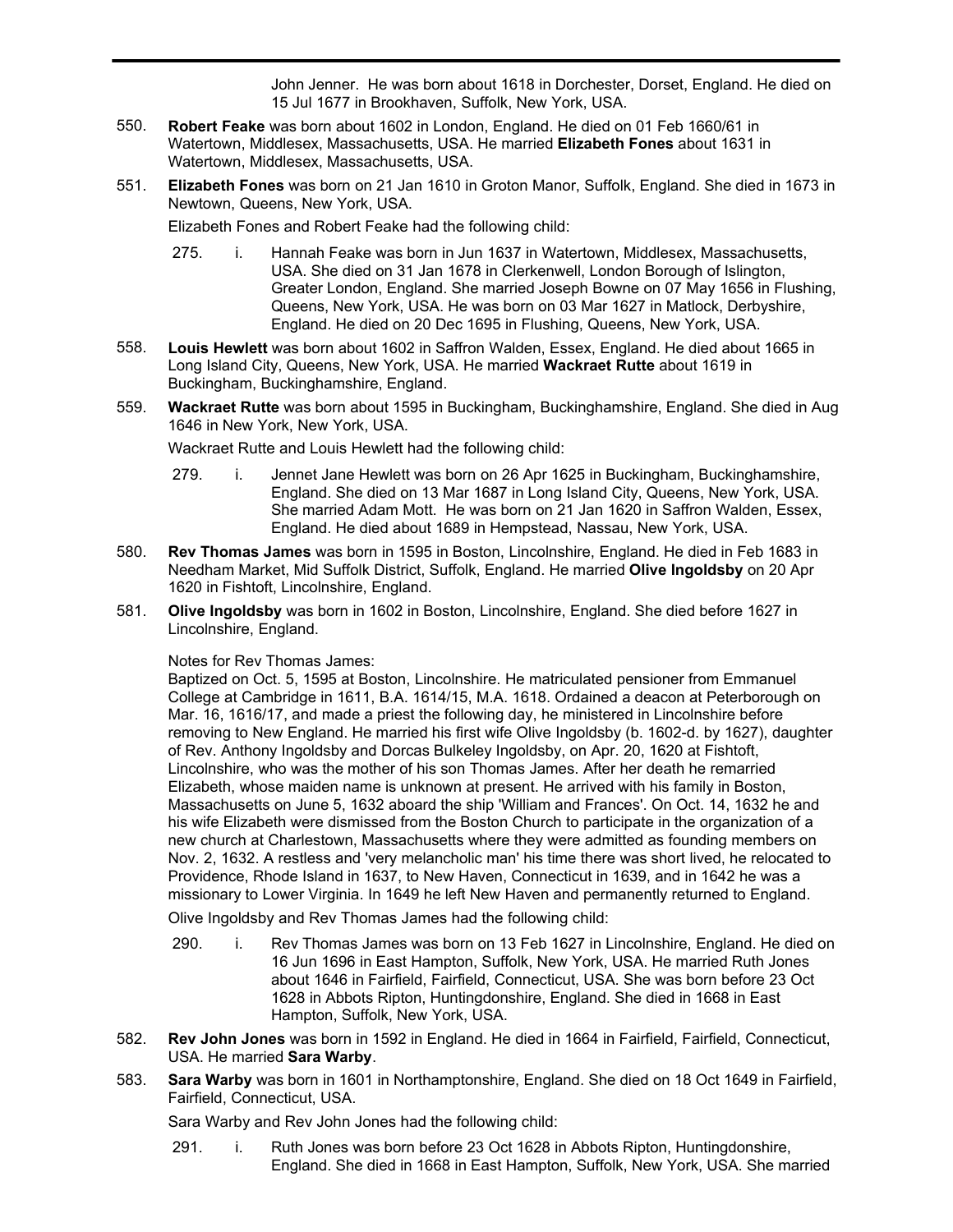England. She died in 1668 in East Hampton, Suffolk, New York, USA. She married Rev Thomas James about 1646 in Fairfield, Fairfield, Connecticut, USA. He was born on 13 Feb 1627 in Lincolnshire, England. He died on 16 Jun 1696 in East Hampton, Suffolk, New York, USA.

- **Reverend Robert Fordham** was born in May 1603 in Flamstead, Herfordshire, England. He died in Sep 1674 in Southampton, Suffolk, New York, USA. He married **Elizabeth Benning** after 18 Jul 1641. 640.
- **Elizabeth Benning** was born in 1616 in Hampstead, Hertfordshire, England. She died in Sep 1674 in Southampton, Suffolk, New York, USA. 641.

Elizabeth Benning and Reverend Robert Fordham had the following child:

- 320. i. Joseph Fordham was born about 1645 in Hempstead, Nassau, New York, USA. He died on 07 Sep 1688 in Southampton, Suffolk, New York, USA. He married Mary.
- **Theophilus Corwin**, son of Matthais Corwin (Curwen) and Margaret Shatswell, was born about 1640. He died before 1692. He married an unknown spouse before 1678. 736.

Theophilus Corwin had the following child:

368. i. Daniel Corwin was born about 1670. He died before 1719. He married Mary Ramsay.

## 738. **Simon Ramsay**.

Simon Ramsay had the following child:

- 369. i. Mary Ramsay. She married Daniel Corwin. He was born about 1670. He died before 1719.
- **Rev Adam Blackman** was born in 1598 in England. He died on 07 Sep 1665 in Stratford, Fairfield, Connecticut, USA. He married **Jane Wheeler** in 1623 in England. 768.
- **Jane Wheeler** was born on 24 May 1600 in Staffordshire, England. She died on 20 Sep 1674 in Stratford, Fairfield, Connecticut, USA. 769.

### Notes for Rev Adam Blackman:

Rev. Adam Blakeman was born in Gnosall, Staffordshire, England, June 10, 1596. His birthplace is frequently misspelled in websites due to transcription errors from old records.

Blakeman matriculated (entered college) at Christ Church, Oxford, May 28, 1617. He was a preacher for some years in Great Bowden, Leicestershire, and Derbyshire, and in 1638 went to Connecticut. In 1639 he led the original settlers of Stratford, Connecticut, and served as the first minister of the church until his death, 7 September 1665.

Stratford, like a number of other New England towns of the 1630s, was founded as a Utopian community by Puritans fleeing persecution in England. The town's minister was also its political leader, and ruled both his flock and his town as the unquestioned representative of God. During the 17th century (and until well into the 19th century) consistent spelling of names was not enforced, due to lower literacy levels and the absence of the standardization required by government bureaucracies. By 1800 Blakeman's descendants most often used the Blackman spelling of the name, although in the 18th century some alternated between the two spellings three times in successive generations. Records of Christ Church, Oxford use the Blakeman spelling and the name Blakeman is still common in Coventry UK. (Office for National Statistics, UK Census 2001)

Jane Wheeler and Rev Adam Blackman had the following child:

- 384. i. Rev. John Blackman was born in 1631 in England. He died in 1662 in Stratford, Fairfield, Connecticut, USA. He married Dorothy Smith in 1653 in Connecticut, USA. She was born about 1636 in Connecticut, USA.
- **Rev. Henry Smith** was born about 1600 in England. He died on 09 Aug 1648 in Wethersfield, Hartford, Connecticut, USA. He married **Dorothy**. 770.

### 771. **Dorothy**.

Dorothy and Rev. Henry Smith had the following child:

- 385. i. Dorothy Smith was born about 1636 in Connecticut, USA. She married Rev. John Blackman in 1653 in Connecticut, USA. He was born in 1631 in England. He died in 1662 in Stratford, Fairfield, Connecticut, USA.
- 772. **William Curtiss**, son of John Curtiss and Elizabeth Hutchins, was born in 1618 in Nazing, Essex,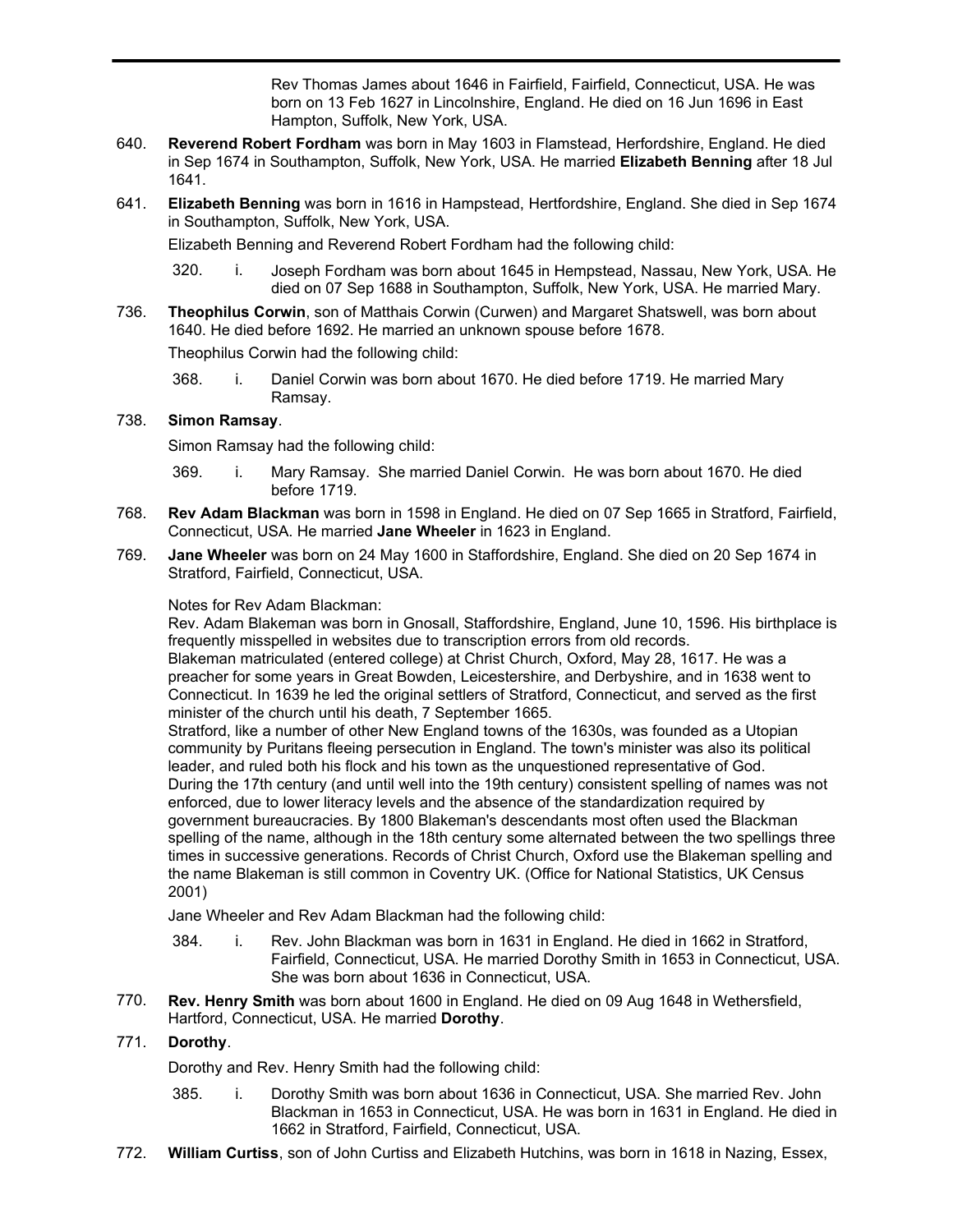England. He died in 1702. He married **Mary Lewin**.

**Mary Lewin** was born about 1620 in England. She died on 26 Nov 1664 in Stratford, Fairfield, Connecticut, USA. 773.

Mary Lewin and William Curtiss had the following child:

386. i. Jonathan Curtiss was born on 14 Feb 1644 in Stratford, Fairfield, Connecticut, USA. He died on 10 Oct 1681 in Stratford, Fairfield, Connecticut, USA. He married Abigail Tompson. She was born on 02 May 1646 in Stratford, Fairfield, Connecticut, USA. She died on 02 Mar 1731 in Stratford, Fairfield, Connecticut, USA.

**William Curtiss**, son of John Curtiss and Elizabeth Hutchins, was born in 1618 in Nazing, Essex,

- **John Tompson**, son of Joseph Tompson and Elizabeth Lanthrop, was born about 1613 in Guiseley, Yorkshire, England. He died in Jul 1678 in Stratford, Fairfield, Connecticut, USA. He married **Maribel Griggs**. 774.
- **Maribel Griggs** was born in 1617 in Suffolk, England. She died on 13 Apr 1690 in Stratford, Fairfield, Connecticut, USA. 775.

Maribel Griggs and John Tompson had the following child:

387. i. Abigail Tompson was born on 02 May 1646 in Stratford, Fairfield, Connecticut, USA. She died on 02 Mar 1731 in Stratford, Fairfield, Connecticut, USA. She married Jonathan Curtiss. He was born on 14 Feb 1644 in Stratford, Fairfield, Connecticut, USA. He died on 10 Oct 1681 in Stratford, Fairfield, Connecticut, USA.

## 776. **William Adams**.

772.

William Adams had the following child:

388. i. Nathaniel Adams was born on 08 Dec 1641 in Ipswich, Essex, Massachusetts, USA. He died on 11 Apr 1715 in Ipswich, Essex, Massachusetts, USA.

### **Generation 11**

**Matthais Corwin (Curwen)** was born in 1596 in Warwickshire, England. He died about Sep 1658 1472. in Southold, Suffolk, New York, USA. He married **Margaret Shatswell** before 1627 in Sibbertoft, Northamptonshire, England.

### 1473. **Margaret Shatswell**.

Margaret Shatswell and Matthais Corwin (Curwen) had the following child:

- 736. i. Theophilus Corwin was born about 1640. He died before 1692. He married an unknown spouse before 1678.
- **John Curtiss** was born in Sep 1577 in Nazing, Essex, England. He died about 1639 in 1544. Wethersfield, Hartford, Connecticut, USA. He married **Elizabeth Hutchins** on 19 Apr 1610 in Nazing, Essex, England.
- **Elizabeth Hutchins** was born on 10 Apr 1588 in Nazeing, Essex, England. She died on 04 Jun 1545. 1658 in Stratford, Fairfield, Connecticut, USA.

### Notes for John Curtiss:

The following is from Al Field of the Curtis/s Family Association: There is no ship record documenting John Curtis' arrival in New England, which is probably what you would like to find (as would we). Using Ancestry.com to search The Great Migration Volumes, the first "hit" for John Curtis appears under William Curtis of Roxbury in Volume I, page 501: "William's uncle John Curtis came to Roxbury by 1639 and then moved on to Wethersfield." The Y-DNA test results of William's descendants match those of John's descendants, and I believe this statement refers to your ancestor John. Wish there were more!

Elizabeth Hutchins and John Curtiss had the following children:

- i. John Curtiss was born in Feb 1614 in Nazing, Essex, England.
- 772. ii. William Curtiss was born in 1618 in Nazing, Essex, England. He died in 1702. He married Mary Lewin. She was born about 1620 in England. She died on 26 Nov 1664 in Stratford, Fairfield, Connecticut, USA.
	- iii. Thomas Curtiss was born in Mar 1620 in Nazing, Essex, England.
- 1548. **Joseph Tompson**. He married **Elizabeth Lanthrop**.